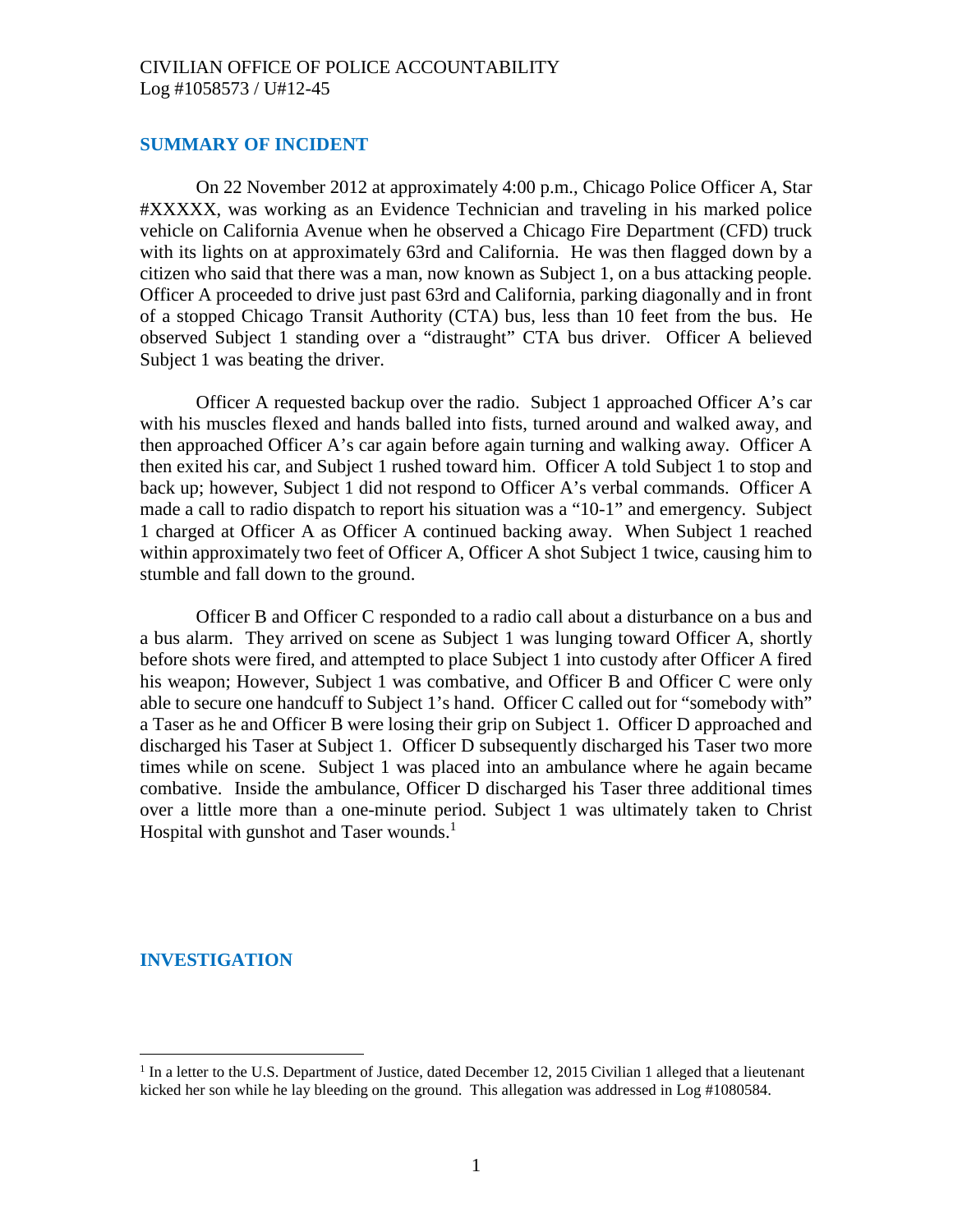**The IPRA[2](#page-1-0) Preliminary Report and the Major Incident Notification Report** essentially related the same information as reported in the Summary Incident Report of this report. (Atts. 4, 117)

**IPRA made attempts to interview Subject 1.** A certified letter was sent to Subject 1 at the Cook County Jail requesting his cooperation with this investigation. IPRA investigators also conducted a visit to the Stateville Correctional Center in Joliet, IL in an attempt to meet with Subject 1. However, Subject 1 refused to speak with IPRA at that time and as of the date of this summary, Subject 1 has not contacted IPRA. (Atts. 79, 99, 100)

**Video footage** from four cameras operated by the CTA was obtained and found to depict the officer involved shooting that occurred on 22 November 2012, from bus number 6641, documenting the following time period: 15:13:32 – 16:18:25 hours.

The video showed Subject 1 entering the bus at 15:48:26 hours. Shortly thereafter, Subject 1 initiated physical fights with passengers on the bus as well as citizens on the street. The footage also captured Subject 1 pacing inside and outside of the bus without a shirt on and appearing agitated.

At 16:02:12 hours, Officer A arrived on the scene and Subject 1 lunged at Officer A. Officer A stepped back and drew his weapon. Subject 1 lunged at Officer A again, and Officer A shot Subject 1 as other officers arrive. (Att. 31)

**Video Recordings** were obtained from the Currency Exchange located at 63<sup>rd</sup> and California Avenue. Security cameras captured from the time period of approximately 1330 - 14[3](#page-1-1)0 hours.<sup>3</sup> A total of five video clips were obtained. The video clips show the following:

A CTA bus arrives at 63rd and California Avenue. As the doors open to the CTA bus, two people enter and several people can then be seen on the sidewalk. Other people can be seen walking away from the bus, looking back toward the front of the bus as they do so. A male in a grey jacket enters the bus and can then be seen on the floor of the bus, with the back of his head toward the front of the bus. He then backs off of the bus. He appears to reenter the bus and can then be seen falling backwards out of the bus. He then appears to reenter the bus a third time before coming off again. He appears to have an injury to his mouth, as he places his hand over his face and pulls it away, as if he is checking

<span id="page-1-0"></span> $2$  On September 15, 2017, the Civilian Office of Police Accountability (COPA) replaced the Independent Police Review Authority (IPRA) as the civilian oversight agency of the Chicago Police Department. Thus, this investigation, which began under IPRA, was transferred to COPA on September 15, 2017, and the recommendation(s) set forth herein are the recommendation(s) of COPA.

<span id="page-1-1"></span><sup>&</sup>lt;sup>3</sup> The minute marks in the Currency Exchange and CTA videos are consistent; however, the timestamp on the Currency Exchange footage seems to be behind by two hours. For example, Officer A can be seen arriving at approximately 16:02:12 hours in the CTA video, and at approximately 14:02:12 hours in the Currency Exchange footage.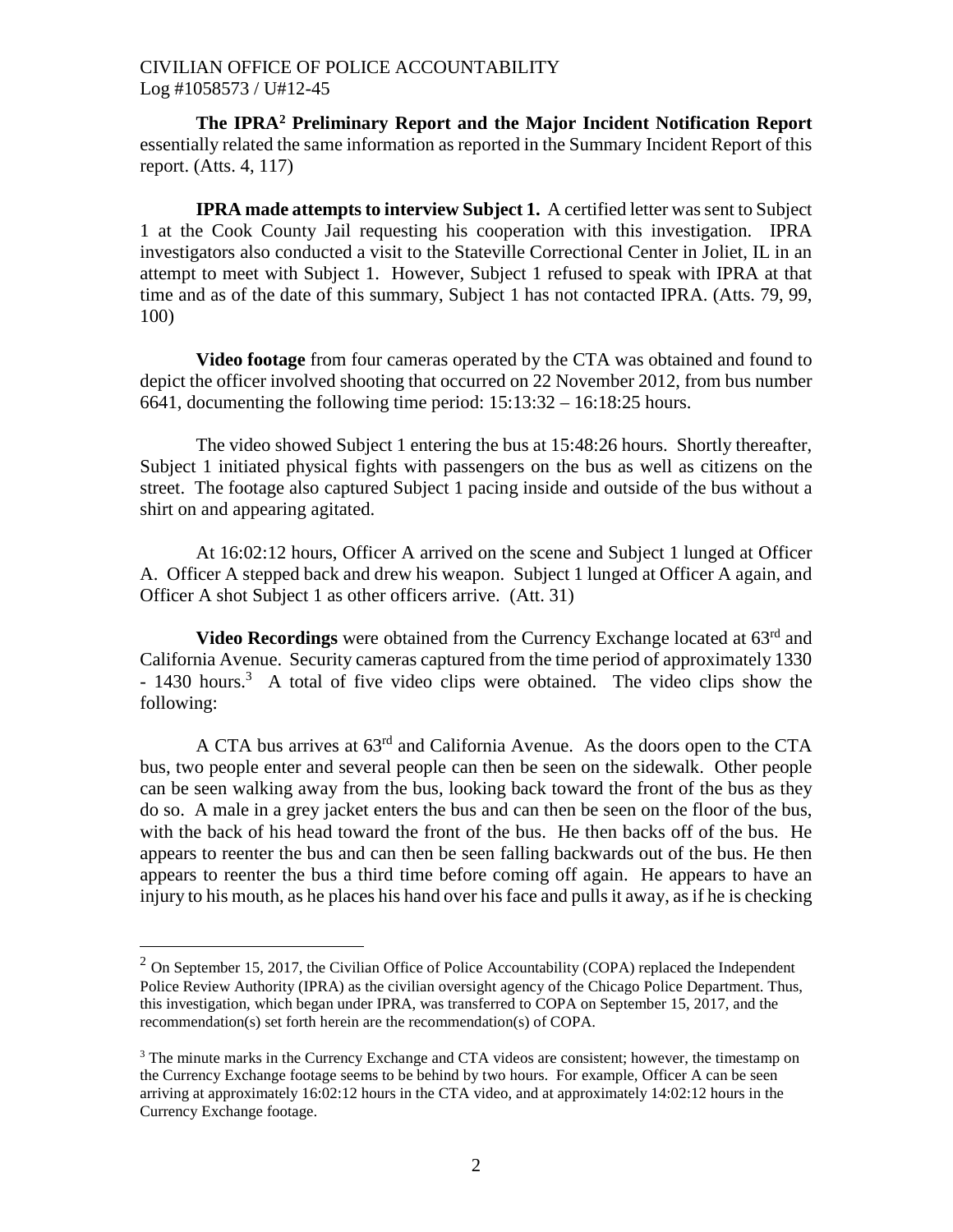to see if he is bleeding. The male eventually enters the Currency Exchange and can be seen wiping his face and the front of his shirt with a towel or napkin.

While the male is inside the Currency Exchange, Subject 1 appears to grab an unknown girl, who is walking down the street with an older woman, and pull her onto the CTA bus. The male inside the Currency Exchange exits the Currency Exchange and runs toward Subject 1, the older woman, and the young girl. The young girl and older woman eventually exit the bus and continue walking down the sidewalk. The male who was inside the Currency Exchange re-enters the Currency Exchange and can again be seen wiping his head and clothing with a paper towel. Subject 1 exits the CTA bus and paces back and forth, up and down the sidewalk.

One of the video clips (hereinafter referred to as "Clip 1") shows the bus stop and surrounding sidewalk. The bus cannot be seen in Clip 1, as it is behind the view of the camera. At approximately 14:00:44, a police car can be seen arriving on the scene. At approximately 14:01:10, the car stops. At approximately 14:01:39, Subject 1 walks in front of the car, with his muscles flexed, before turning and walking off screen, behind the camera's view. At approximately 14:01:51, Subject 1 again stands in front of the police car. He waves his arms in an aggressive manner towards the police car and appears to throw something at the car. At approximately 14:02:12, a police officer, now known as Officer A, can be seen outside his vehicle with his weapon drawn. At this point, Subject 1 is behind the view of camera such that he cannot be seen. Officer A is facing the camera and backing away with his gun drawn. Subject 1 can then be seen charging once at Officer A. Officer A fires shots at Subject 1 at approximately 14:02:18.

Another video clip (hereinafter referred to as "Clip 2") shows the CTA bus and sidewalk around it. This clip captures some of Subject 1's actions while he is behind the view of the camera in Clip 1. Subject 1 can be seen pacing up and down the sidewalk with his arms flexed. At approximately 14:01:47, Subject 1 walks toward the camera and then goes off screen. At approximately 14:01:56 through 14:01:59, Subject 1 can be seen on camera again before he again walks forward and off screen. At approximately 14:02, Subject 1 can again be seen in the video clip. He walks toward the middle of the bus before making a circle and proceeding back toward the camera, his fists clenched, and then moving off screen. Two officers who have pulled up behind the CTA bus, now known as Officer B and Officer C, can then be seen running a short distance behind Subject 1. A clip from inside the Currency Exchange likewise shows that between approximately 14:01:42 and 14:02:02, Subject 1 walks toward the back of the bus, turns, and walks toward the front of the bus and off-screen twice. At approximately 14:02:07, Subject 1 can be seen walking toward the back of the bus again before turning around and moving off screen.

Clip 1 shows that Subject 1 falls down to the ground and rolls in the street after Officer A fires his weapon. Officer B and Officer C then appear in Clip 1, approaching Subject 1. Subject 1 comes up on his hands and knees, facing one of the officers, who appears to have his handgun drawn. Subject 1 can then be seen rolling in the street. A person with a CFD jacket can also be seen. Officer B and Officer C appear to attempt to handcuff Subject 1. Subject 1 is laying on his stomach. He then breaks away from the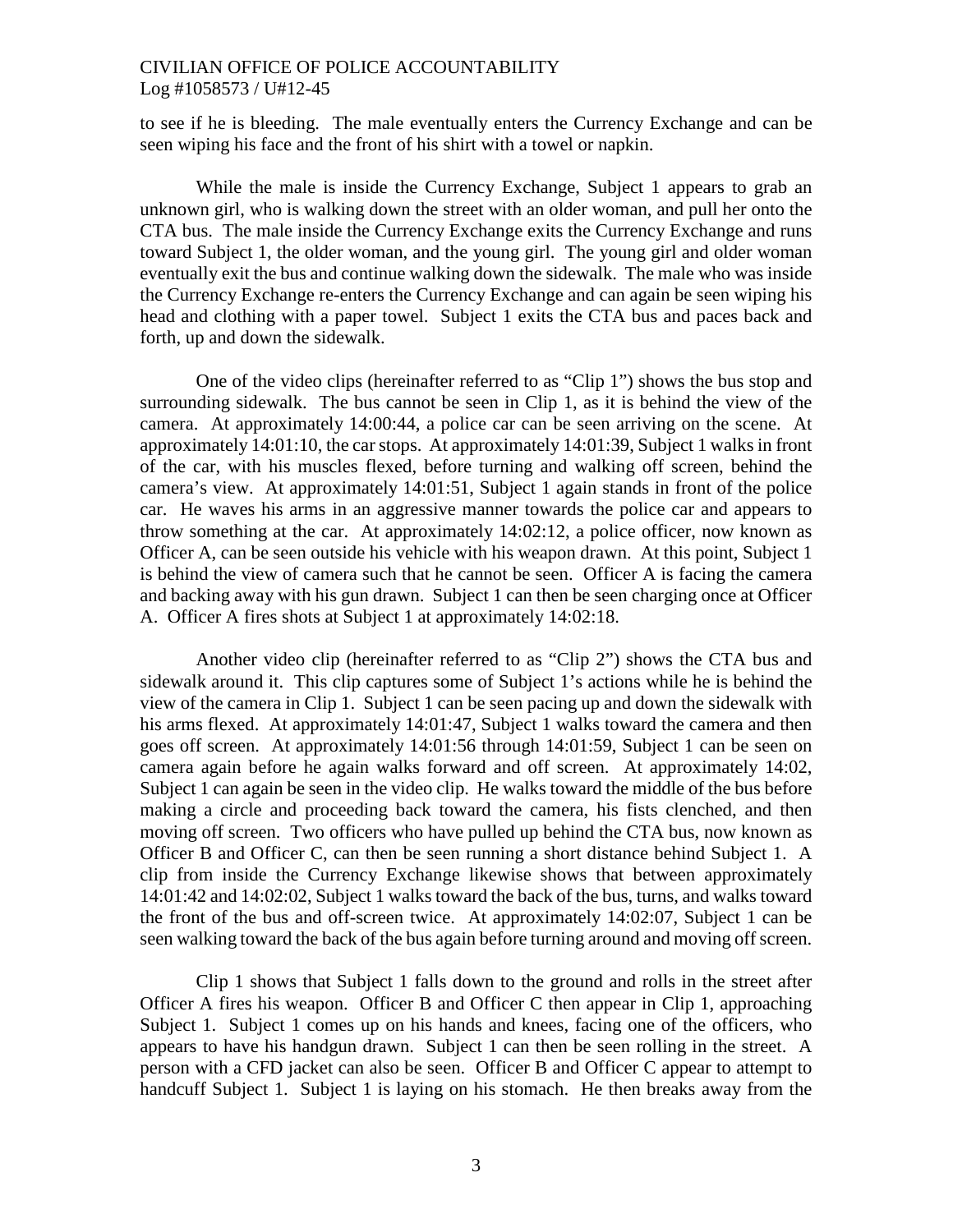officers and rolls from his stomach onto his back before coming up on his hands and knees. Officer B and Officer C back away from Subject 1. Subject 1 then kneels forward and eventually lays back down on the street. At the same moment that Subject 1 can be seen laying back down in the street, additional officers are surrounding him. The officers' backs are to the camera, and the officers are between Subject 1 and the camera, such that part of Subject 1 is blocked from view. Subject 1 appears to be bleeding on the street. Eventually, as Subject 1 is laying in the street near the sidewalk, a backboard is brought out and several officers and other individuals appear to be placing Subject 1 on the backboard. These officers and individuals are between Subject 1 and the camera, many with their backs toward the camera, obstructing the view of Subject 1. Subject 1 is ultimately placed on a stretcher and taken away. The tasing of Subject 1 cannot be seen on the video. (Att. 118)

According to **Chicago Police Department Reports**, Subject 1 was arrested on 22 November 2012, at approximately 4:00 pm, at 6253 S. California Avenue, and charged with Aggravated Battery causing great bodily harm, Aggravated Battery of a transit employee, and Aggravated Battery of a victim over the age of 60 years old. The arresting officers were Officer C, #XXXX, and Officer B, #XXXX. It was reported that Subject 1 was arrested after striking a bus driver and a bus passenger.

Numerous witnesses reported that Subject 1 behaved aggressively and harmed citizens inside and outside of the bus. Civilian 2 flagged down Officer A to seek assistance. It was reported that, in fear for his safety and the safety of the surrounding civilians, Officer A discharged his firearm, incapacitating Subject 1.

According to Chicago Police Department Reports, Subject 1 initially denied any active involvement in the incident. When told that there were witness reports and video footage, he "acknowledged that he had caused a disturbance on the bus, and that he had beaten 'some people.'" Subject 1 said he did not remember who, or how many people he struck. Subject 1 stated, "I lost it. I went mad and lost it." When asked specifically, Subject 1 then acknowledged having attacked a police officer. Subject 1 said he "went after" the police officer who shot him because he knew he was going to be arrested and sent back to the penitentiary. When he was off of the bus, he observed police officers approach him from the rear of the bus and the officer who shot him standing at the front of the bus. He then realized that he had "fucked up," and stated that he knew that if he was unable to get past the police officers, he would be sent back to the penitentiary.

Because he did not want to be arrested and return to the penitentiary, Subject 1 "went after" the police officer at the front of the bus. Subject 1 explained that by "went after" the officer, he meant that he was going to "take him down" and "do what [he] had to, to get past him." Subject 1 said that he did not think the officer was going to shoot him because he "moved on him before that and he didn't shoot me." When asked, Subject 1 initially denied ever having said anything to the officer who shot him. After being informed that witnesses heard him yelling at the officer, Subject 1 then acknowledged that he told the officer, "I'm gonna kill you." Subject 1 said he did so only because he thought that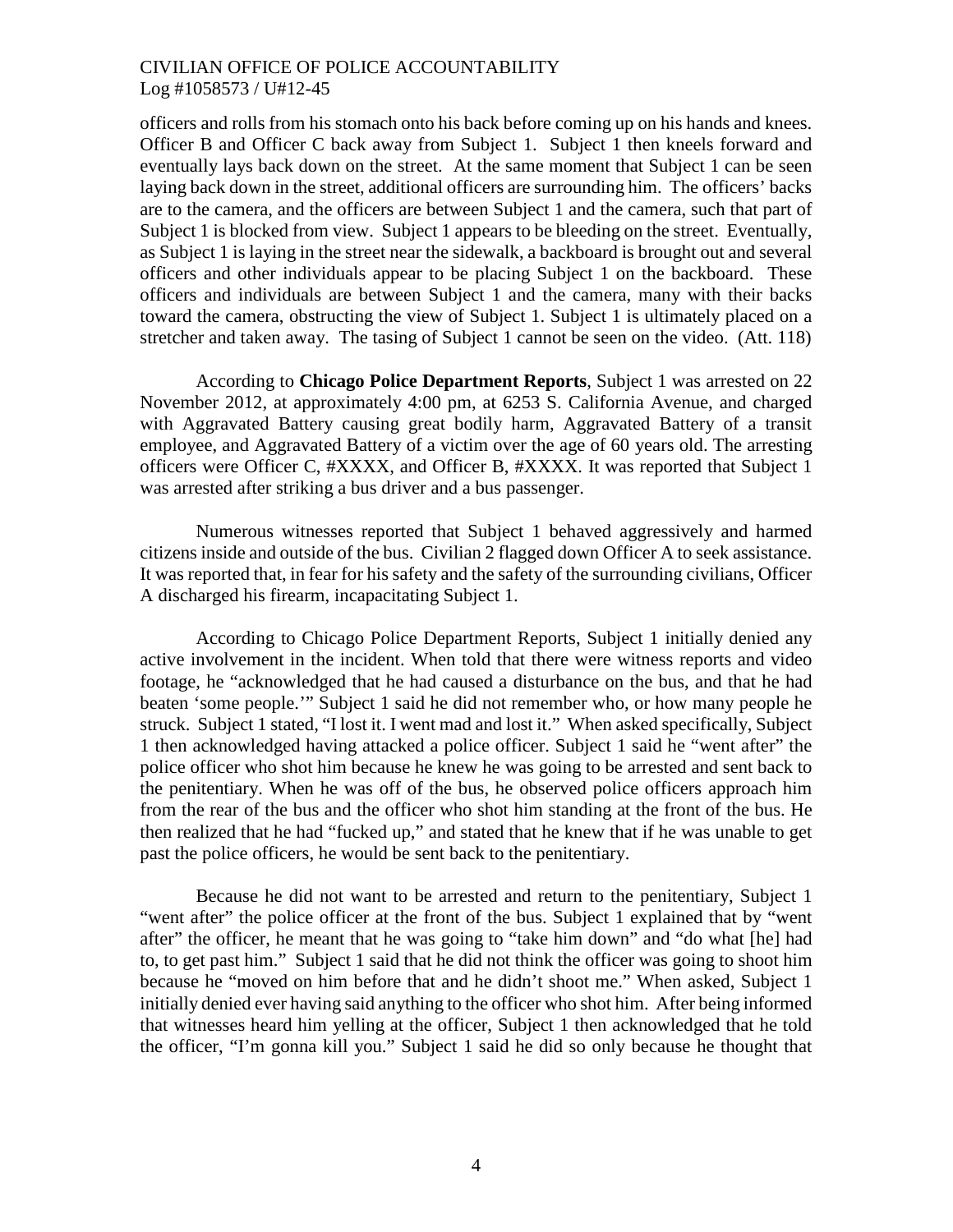would cause the officer to step back and let him get by. Subject 1 stated that although he toldthe officer he would kill him, he had no actual intention of doing so.<sup>4</sup>

According to the Original Case Incident Report<sup>[5](#page-4-1)</sup> authored by Detective A, Detective B spoke with Officer D and Officer E and Officer F, who also rode in the ambulance with Subject 1. Detective A's report stated that while en route to the hospital, Subject 1 repeatedly attempted to escape the ambulance and fight with paramedics. Officer D subsequently tasered Subject 1 three times so paramedics could strap Subject 1 to a medical board. Paramedics then contacted Christ Medical Center to ensure that Hospital security would be awaiting their arrival due to Subject 1's violent nature. The report indicated that Subject 1 was five feet, six inches tall, and weighed 200 pounds. The report also indicated that Officer A was flagged down at approximately 6253 South California, which was the location of the crime scene.

A Detective Case Supplementary Report<sup>[6](#page-4-2)</sup> indicates that Officer D said he approached Subject 1 and gave him Taser warnings and verbal commands to stop. However, Subject 1 refused to follow the verbal commands and continued resisting. Officer D then discharged his Taser. However, Subject 1 still refused to stop resisting and follow verbal commands. Officer D then discharged his Taser again. Subject 1 was transported to Christ Hospital. During the transport, Subject 1 continued yelling and attempting to get off the gurney as the paramedics tried to render aid. (Atts. 13, 21, 104, 105)

According to the **Tactical Response Report (TRR)** completed by Officer A, Subject 1 did not follow verbal direction, threatened battery, attacked without a weapon, and aggressively charged in a threatening manner while stating, "I'll kill you!" Officer A responded with member presence, verbal commands, and the discharge of his firearm. (Att. 6)

According to his **Officer's Battery Report (OBR)**, Officer A reported that on the date, time and location of the incident, he was in uniform working alone and responded to the disturbance. Subject 1 attempted to strike Officer A with his hands/fists and verbally threatened him. Officer A did not sustain any injuries. (Att. 7)

According to the **Tactical Response Report (TRR)** completed by Officer D, Subject 1 did not follow verbal commands, stiffened (dead weight), pulled away, and clenched his fists. Officer D responded with member presence, verbal commands, and discharging his Taser. (Att. 8)

The **Taser Deployment Data Sheet** indicates that Officer D deployed his Taser six times. He first deployed his Taser at 4:12:09 p.m. He then deployed it a second time at 4:12:25 p.m.; a third time at 4:12:47 p.m.; a fourth time at 4:16:54 p.m.; a fifth time at 4:17:14 p.m.; and a sixth time at 4:18:07 p.m. (Att. 9)

<span id="page-4-1"></span><span id="page-4-0"></span><sup>4</sup> Case Supplementary Report page 18 (attachment 105).

<span id="page-4-2"></span><sup>5</sup> Attachment 13.

<sup>6</sup> Attachment 105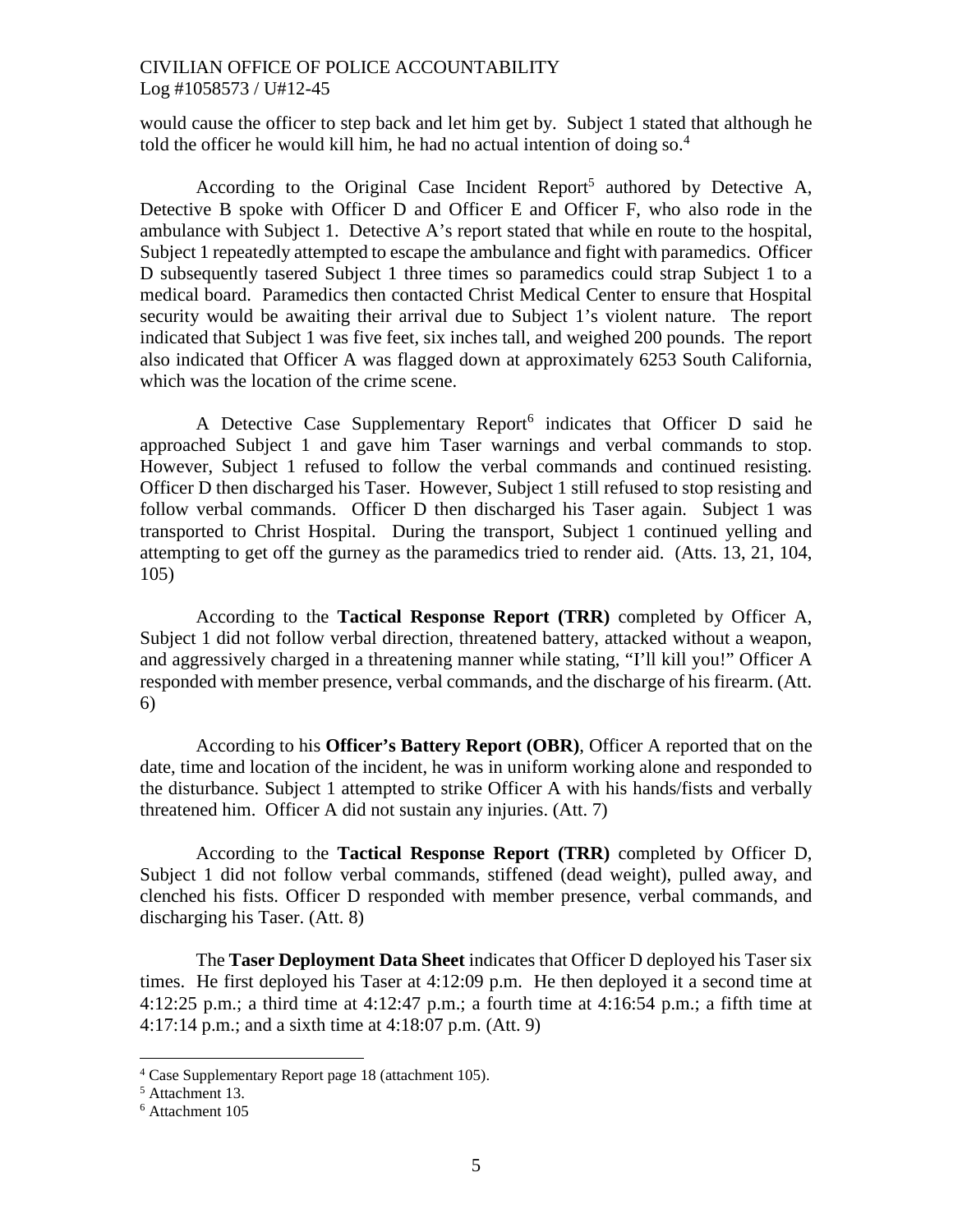According to the **Tactical Response Reports (TRRs)** completed by Officer B and Officer C, Subject 1 did not follow verbal commands, stiffened (dead weight), pulled away, and flailed his arms while officers were attempting to place him into custody. Both Officer B and Officer C responded with member presence, verbal commands, and a take down emergency handcuffing. (Atts. 10, 11)

The **Evidence Technician Photographs** depict the scene of the shooting and the evidence found at the scene. Two photographs were taken of Subject 1 lying in a hospital bed after he had been admitted to the Intensive Care Unit at Christ Hospital in critical condition. (Atts. 101-103)

The **OEMC and PCAD reports** were collected and made a part of this case file. (Atts. 14-20, 70) According to an OEMC event query, a wireless caller reported that two males were fighting on the bus. The caller did not see a weapon. (Att. 15) Another caller reported a male fighting on a CTA bus. (Att. 16) A third caller reported that a group of people were fighting on the corner, and that more people were coming. It was unknown whether weapons were involved. (Att. 17) Badge XXXXX, Run 77, reported that people were still fighting on Bus 6641 and were still waiting for police. (Att. 19)

**IPRA Investigators conducted a canvass**, in an attempt to locate additional witnesses and/or further evidence. Additional information was gathered from witnesses relating to this event. It should be noted that there is no physical or testimonial evidence that refutes the statements provided by the involved officers. (Atts. 32, 46, 71)

The **Chicago Fire Department Ambulance Report** documented that Subject 1 was located on the street bleeding from his chest area. The Report described Subject 1 as lunging at the officers, even after CFD arrived on the scene. Before the arrival of CFD, a "10-1"[7](#page-5-0) had just been called. CFD personnel were instructed by CPD to stay back until the situation was under control. A CPD officer discharged a Taser at Subject 1. CPD then instructed CFD personnel that they could access Subject 1; however, Subject 1 became combative again upon being placed on the backboard and a CPD officer again discharged a Taser at Subject 1. Eventually, CFD personnel placed Subject 1 in an ambulance. Once inside of the ambulance, paramedics were initially unable to provide care because Subject 1 was "very combative" and "just kept trying to lunge" at them. Subject 1 was tasered approximately two more times while on the way to the hospital. Once Subject 1 calmed down, paramedics were able to establish an IV, but they were unable to obtain Subject 1's blood pressure because he continued to move his arms back and forth. Hospital personnel were notified of the situation. (Att. 25)

.

<span id="page-5-0"></span> $7$  A "10-1" is a radio call that is considered a priority call for all police and fire units for emergency assistance. This type of call involves any life threatening circumstances which have the potential to compromise the safety and well-being of police, EMS, or fire units and it involves an imminent threat to life, bodily injury, or major property damage/loss.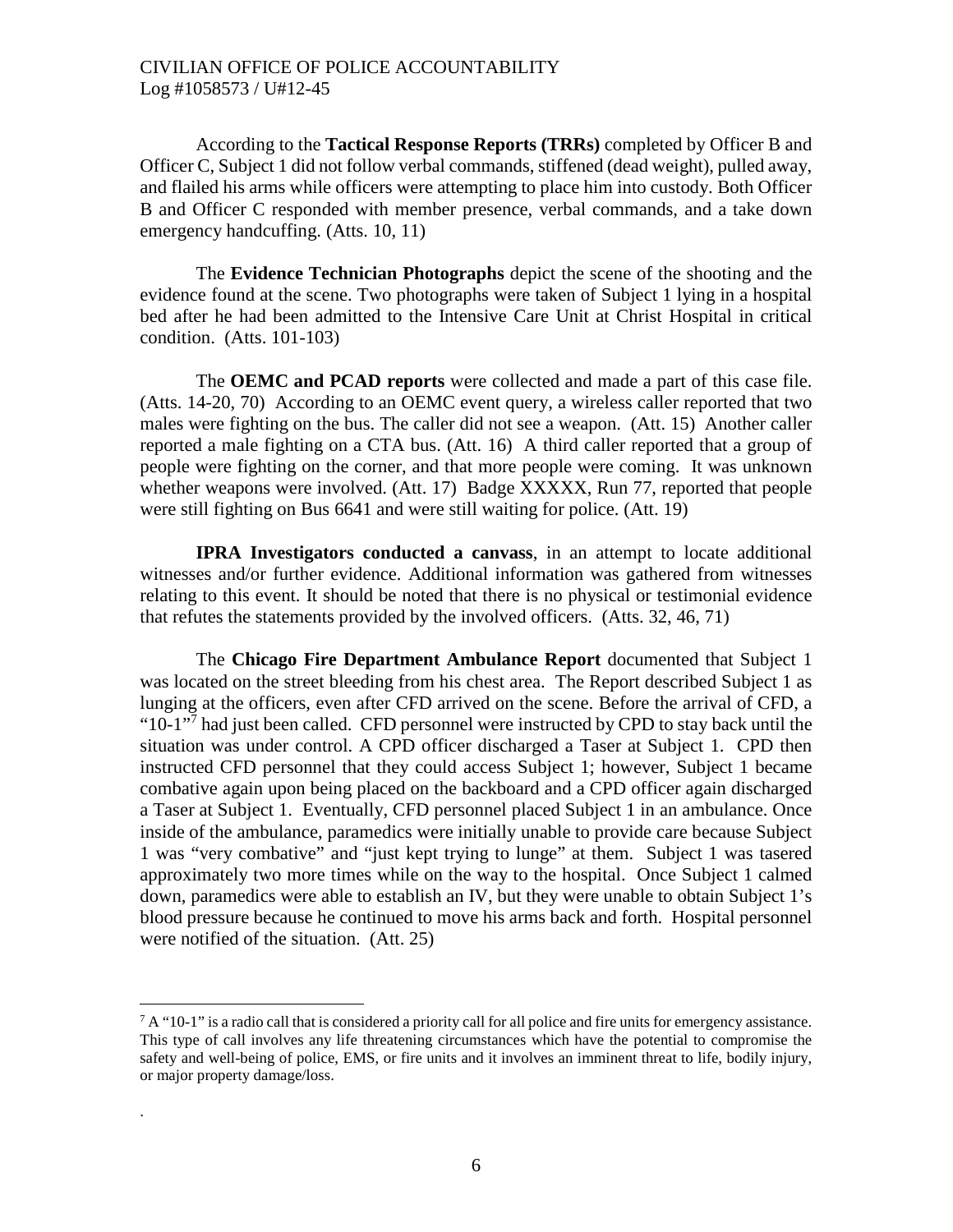**Medical Records** from Christ Hospital indicate that Subject 1 sustained one gunshot wound under his left arm/chest area and a laceration on his right foot. Subject 1 arrived at the hospital with several police officers and Taser nodes still attached to his body. Reports further note that Subject 1 was initially combative but ultimately became cooperative with the medical and nursing staff. The Patient/Family Education Record of Subject 1 revealed that he has a history of psychiatric problems. Toxicology reports indicate that Subject 1 had levels of marijuana and heroin in his body. (Att. 116)

**Illinois State Police Forensic Science Laboratory Reports** document the examination of the recovered ballistic evidence in comparison to the firearm belonging to Officer A. The firearm tested was found to be in proper firing condition. Based on the analysis of the ISP Reports and Forensic Reports, it was determined that Officer A fired two times. The cartridge casings and bullet fragments were compared to his firearm and were found to match. (Atts. 86 - 87)

According to the **Illinois Department of Corrections website** and a docket report printed from **Mainframe,** a jury found Subject 1 guilty of two counts of aggravated battery of a transit employee, and one count of aggravated battery to a victim over 60 years of age. Subject 1 was sentenced to nine years in prison. At the time of this report, his appeal was pending. (Atts. 133 – 134)

**In her statement made to IPRA on 23 November 2012, witness Civilian 10** stated that she was outside of her home when she saw a police officer hold up a gun to someone. Civilian 10 stated that when she went inside of her house she heard a gunshot. Civilian 10 then came back outside of her house and observed Subject 1 bleeding on the ground and attempting to get up with an officer discharging a Taser at him. (Atts. 35, 37)

**In her statement made to IPRA on 23 November 2012, witness Civilian 3** stated that she was in her house when she heard sirens and looked outside and observed a CTA bus, a police car, and a fire truck. Civilian 3 stated that when she turned away from the window, she heard two gunshots. When she looked outside again, she observed a fireman and a female police officer running, and a police officer pointing his gun. Civilian 3 stated that the person at whom the officer was pointing the gun must have been lying on the ground, because the officer was pointing his gun down. She also saw paramedics and an ambulance appear on the scene. (Atts. 40, 43)

**In his statement made to IPRA on 23 November 2012, witness Civilian 4** stated that he was riding as a passenger in a car with his brother, Civilian 5, and his friend, Civilian 6, when he observed a male, now identified as Civilian 7, bleeding from his mouth. Civilian 4 further observed a shirtless black male, now identified as Subject 1, holding onto an unknown young woman's hair while on a Chicago Transit Authority (CTA) bus. Civilian 4 stated that his brother pulled his car over and asked if anyone needed any help. Other passengers on the bus pulled the young woman away from Subject 1, and the young woman and other woman continued walking and left the area into an alley.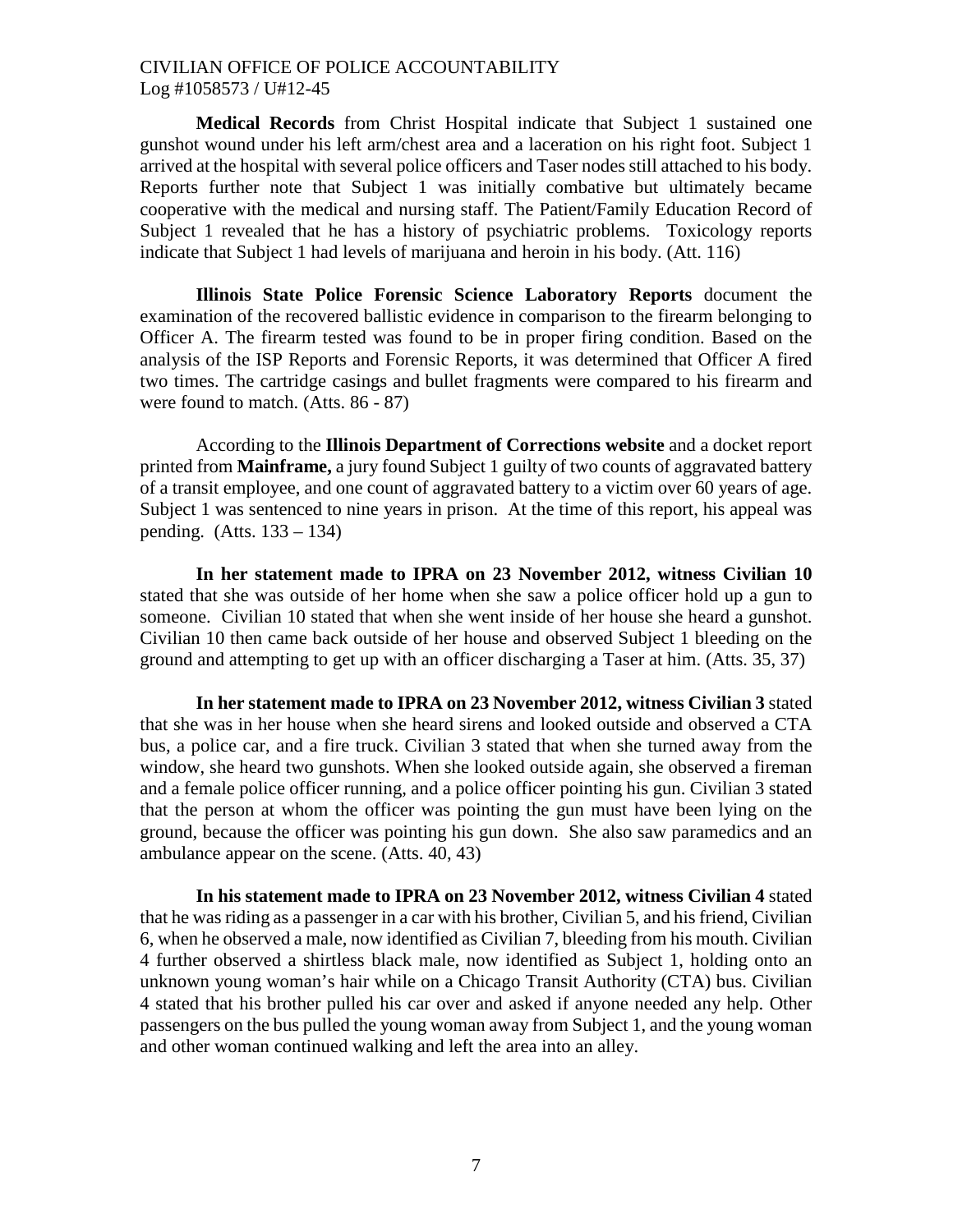Civilian 4 stated that Civilian 7 went into the Currency Exchange to get some napkins. Civilian 4 observed Subject 1 pacing back and forth and on and off of the CTA bus. Civilian 4 believed that Subject 1 might have been on drugs or suffering from a mental illness because of the way he was acting. An unknown black male walked past the bus and Subject 1 swung at the male; however, the male ducked and "hit the floor before he got hit" by Subject 1. Subject 1 then looked in Civilian 4 and his friends' direction as if he was going to attack them and attempted to charge at Civilian 4 and his friends. Civilian 4 observed the police officer, now identified as Officer A, arrive and exit his vehicle. Officer A screamed at Subject 1 and Subject 1 walked towards Officer A, at which time Officer A pointed his firearm at Subject 1 and told him to stop. Subject 1 walked faster towards Officer A, as if he was charging at the officer, and raised his right arm in order to punch him. Civilian 4 stated that when Subject 1 came within about four to five feet of the officer, Officer A took three steps backwards and discharged his firearm three times at Subject 1, striking Subject 1 twice. Subject 1 fell to the ground and looked at Officer A and said, "really?"

It appeared that Subject 1 had been struck on the left side of his torso area and his leg. Subject 1 attempted to stand up but fell back to the ground. Officers attempted to handcuff Subject 1 but he resisted the officers. Another officer discharged a taser at Subject 1 to gain control of him, but Subject 1 was still kicking his feet. Eventually, Subject 1 was placed in handcuffs. (Atts. 48, 51)

#### **In his statement made to IPRA on 23 November 2012, witness Civilian**

**7** stated that he was waiting for the bus at  $63<sup>rd</sup>$  and California. When the bus arrived, Civilian 7 entered and was immediately punched in the face by an unknown black male, later identified as Subject 1. Civilian 7 described Subject 1 as an angry man, who had no shirt on and was very muscular. Civilian 7 stated that he started to bleed from hitting his head on the door or a piece of metal. He exited the bus and headed to the nearby Currency Exchange to grab towels to clean himself up. Civilian 7 received staples to his head and stitches in his lip.

Civilian 7 stated that from inside the Currency Exchange, he could see Subject 1 attacking other people and yelling at the bus driver. Subject 1 grabbed two girls that were walking past the bus and pulled them on the bus. Civilian 7 returned to the bus to help the girls and Subject 1 again punched Civilian 7 in the face. The girls "scattered" and got off the bus, and Civilian 7 stated that he returned to the Currency Exchange. From inside the Currency Exchange, he was able to observe a police officer, now identified as Officer A, arrive on the scene. Civilian 7 explained that Subject 1 ran towards Officer A with his fists raised and Officer A shot at him twice. Civilian 7 stated that he saw police officers discharge a Taser at Subject 1 and that the police struggled to hold Subject 1 down. (Atts. 60, 62)

**In his statement made to IPRA on 6 December 2012, witness Civilian 8** stated that he was working at the Marathon Gas Station when he heard two gunshots. He did not witness any of the shooting. Civilian 8 stated that he went outside to see what was going on and he observed an unknown black male on the ground, now identified as Subject 1, shirtless and without socks or shoes. A male and a female officer were standing near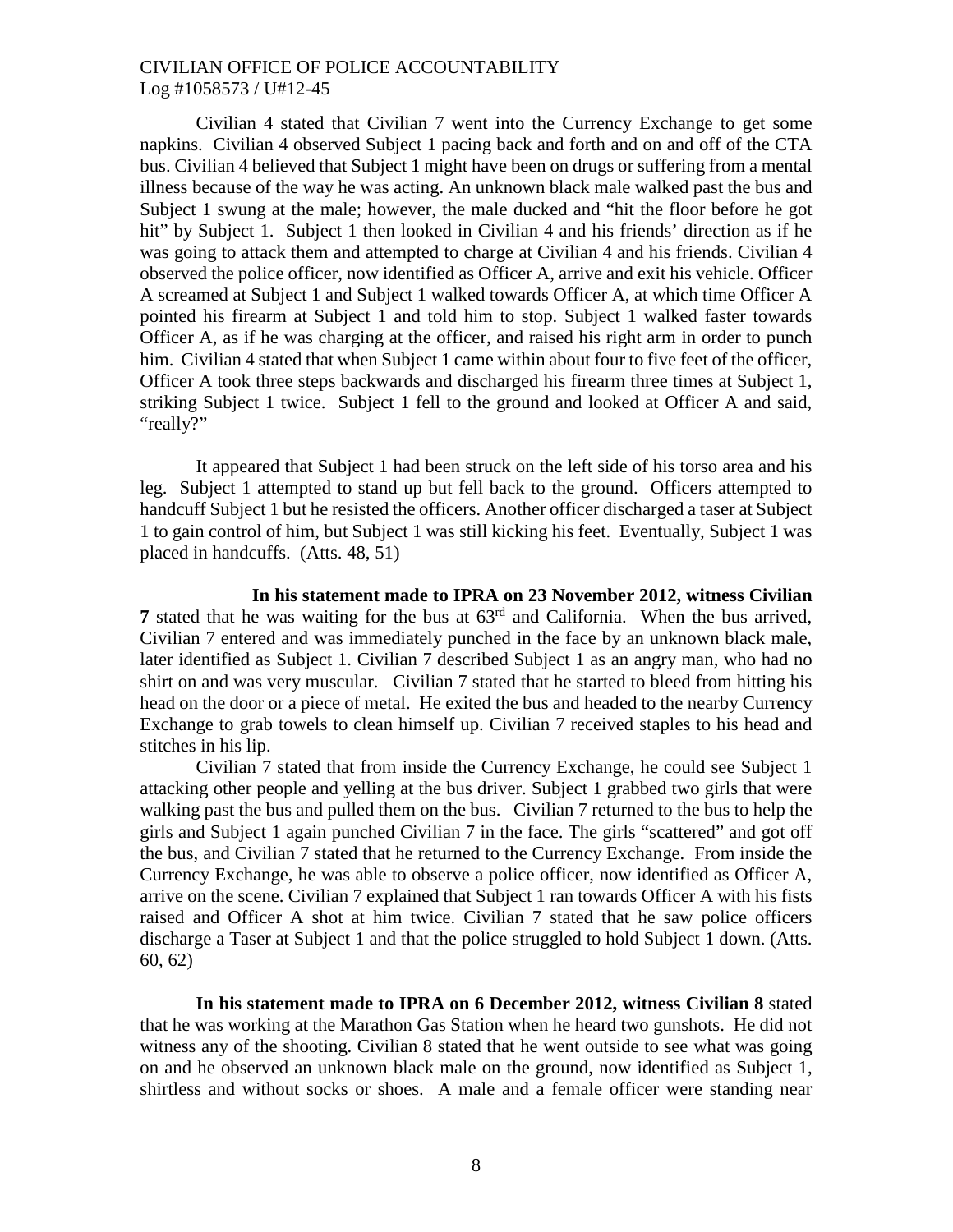Subject 1. Civilian 8 took some video footage of what he observed after the shooting on his cell phone. An unknown detective captured the footage and IPRA later viewed it. (Atts. 76, 78)

**In his statement made to IPRA on 29 January 2013, witness Civilian 6** stated that he was riding in a car with his friends, Civilian 5 and Civilian 4. As they pulled up alongside of a bus at a bus stop, they observed an unknown black male, now identified as Subject 1, inside the bus, hitting and pulling the hair of a woman on the bus. Civilian 6 and his friends parked the car in a nearby parking lot and offered to help those on the bus. Civilian 6 stated that Subject 1 was pacing inside and outside of the bus, and that he tried to punch an African American person walking by. Subject 1 approached the car in which Civilian 6 was sitting and tried to hit the front of the car. A police officer then arrived on the scene, and Subject 1 turned toward the officer. Subject 1 did not respond to the officers' verbal commands and instead charged at the officer and tried to punch him. Civilian 6 stated that when Subject 1 was within two feet of the officer, the officer shot at Subject 1 three times, missing him with the first shot, and Subject 1 fell to the ground. Subject 1 then got back up and a different police officer discharged a Taser at him and placed him in handcuffs. (Atts. 82, 85)

**In her statement made to IPRA on 3 March 2013, witness Paramedic 1** stated that she was working when she and Paramedic 2 received a call about an incident on a CTA bus. As Paramedic 1 and Paramedic 2 arrived on the scene, Paramedic 1 recalled that she observed a black male, now identified as Subject 1, on the curb. Police cars, a CTA bus, and a fire truck were also on the scene. She observed Subject 1 getting up from the street and lunging at the police officers a number of times until an officer discharged a Taser at Subject 1. Paramedic 1 further stated that Subject 1 was secured on a stretcher but he continued to be combative by swinging his fists and spitting. He was placed in the ambulance, where he continued to be combative. At that point, he was Tasered again. Paramedic 1 confirmed that she transported Subject 1 to Christ Hospital for treatment. (Att. 95)

**In his statement made to IPRA on 14 March 2013, witness Paramedic 2** stated that he and Paramedic 1 received a call about an incident on a CTA bus. On their way to the location of the incident, Paramedic 2 stated that he heard Fire Truck #88 call a "10-1," but was unaware of why the "10-1" was called. Paramedic 2 explained that upon arrival to scene, he learned that a man, now identified as Subject 1, had been shot. He observed Subject 1 lying on the ground, attempting to get up and lunge at the officers and paramedics. Paramedic 2 further stated that with the help of firefighters, he was able to get Subject 1 into the ambulance while Subject 1 was still swinging his arms. According to Paramedic 2, while in the ambulance, Subject 1 continued to be combative and a police officer discharged a Taser at Subject 1. Paramedic 2 was unable to treat Subject 1 as they were on their way to the hospital because Subject 1 was combative and uncooperative and continued to flail his arms. (Att. 97)

**In his statement made to IPRA on 7 March 2013, witness Firefighter 1** stated that he received a call for a battery victim on a bus. Firefighter 1 further stated that he was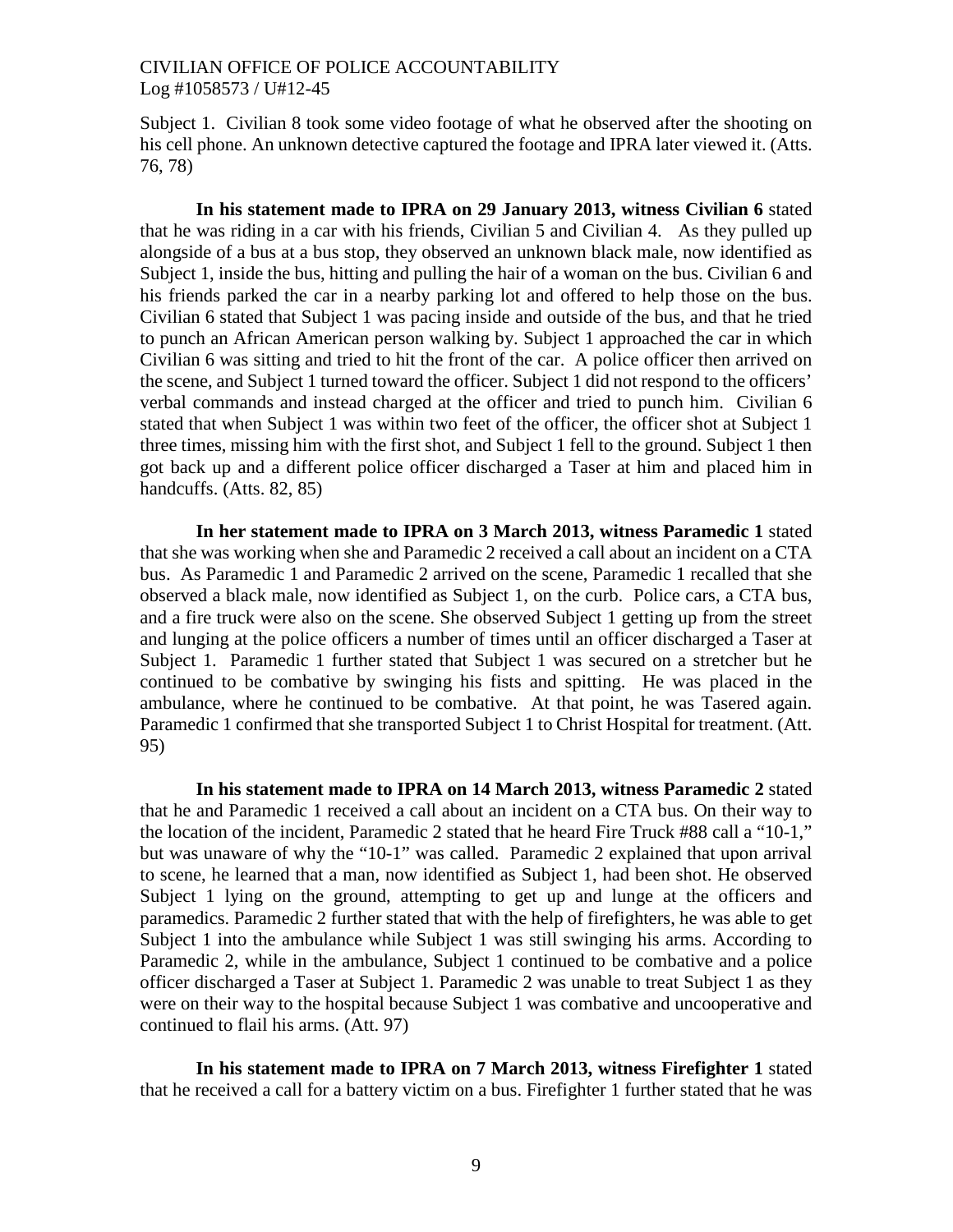driving the fire truck and when he pulled up to the CTA bus, he saw that an unknown male, described as wearing no shirt and having very defined muscles, was pacing back and forth on the curb, acting erratic. Firefighter 1 also observed an officer, now identified as Officer A, telling the unknown male, now identified as Subject 1, to "get back" or "back up" three times. Firefighter 1 explained that Subject 1 continued to get closer to the officer and clutched his fists like he wanted to hit something. Firefighter 1 described Subject 1's demeanor as "threatening" because he was "hunched forward" with his fists clenched. Firefighter 1 stated as follows: "I haven't been scared on the fire department a lot, but I'll tell you what, I was concerned about [Subject 1]." He said there was something "out of the ordinary" about Subject 1 and that Subject 1 was "definitely threatening."

Firefighter 1 went to the rear of the fire truck to gather medical equipment because he did not know the location or identity of the patient that the CFD had been called to treat. While he was in the rear of the fire truck, Firefighter 1 heard two gunshots. When he returned to the front of the truck, he observed Subject 1 lying on the ground.

Additional officers arrived on the scene and ran up to handcuff Subject 1, who broke free of the officers' grasp and fought with the officers. An officer discharged a taser at Subject 1 and then took him into custody. According to Firefighter 1, he assisted with moving Subject 1 to the ambulance on a stretcher, at which point Subject 1 continued to fight and struggle with all parties. Firefighter 1 stated that he went to treat the bus driver, Civilian 9, and the original patient, Civilian 7, who had been punched in the face. Civilian 9 was hypertensive and had an elevated blood pressure. Civilian 7 was already in a separate ambulance and was being taken to Holy Cross Hospital when Firefighter 1 had a chance to treat him. (Atts. 92, 94)

**In his statement made to IPRA on 19 November 2015, witness Civilian 9** stated that, on Thanksgiving Day of 2012, he had an afternoon route on California Avenue. As he started out on 71<sup>st</sup> Street and proceeded north, he picked up a black male passenger at Holy Cross Hospital. The male began to cause trouble as soon as he stepped onto the bus. According to Civilian 9, the male, now identified as Subject 1, was having words with passengers on the bus. He described Subject 1 as a black male, approximately 5'7", with a muscular build. Once Civilian 9 stopped at the bus stop at approximately 65th Street, Subject 1 began physically fighting with an unknown black male passenger that entered from the rear of the bus. Civilian 9 explained that he screamed and yelled at Subject 1 to stop.

As Civilian 9 arrived at the next bus stop, Subject 1 came to the front of the bus and inquired as to why Civilian 9 was stopping the bus. Civilian 9 explained to Subject 1 that it was a bus stop. Upon opening the door of the bus, a Spanish male, now identified as Civilian 7, stepped onto the bus and Subject 1 immediately struck Civilian 7, who then struck his head against the bar on the front of the bus and fell down. Civilian 7 got up from the floor and stepped off of the bus. Subject 1 went to the rear of the bus and began fighting with another unknown male passenger. The male was able to pull himself away from Subject 1 and exit the bus from the rear doors.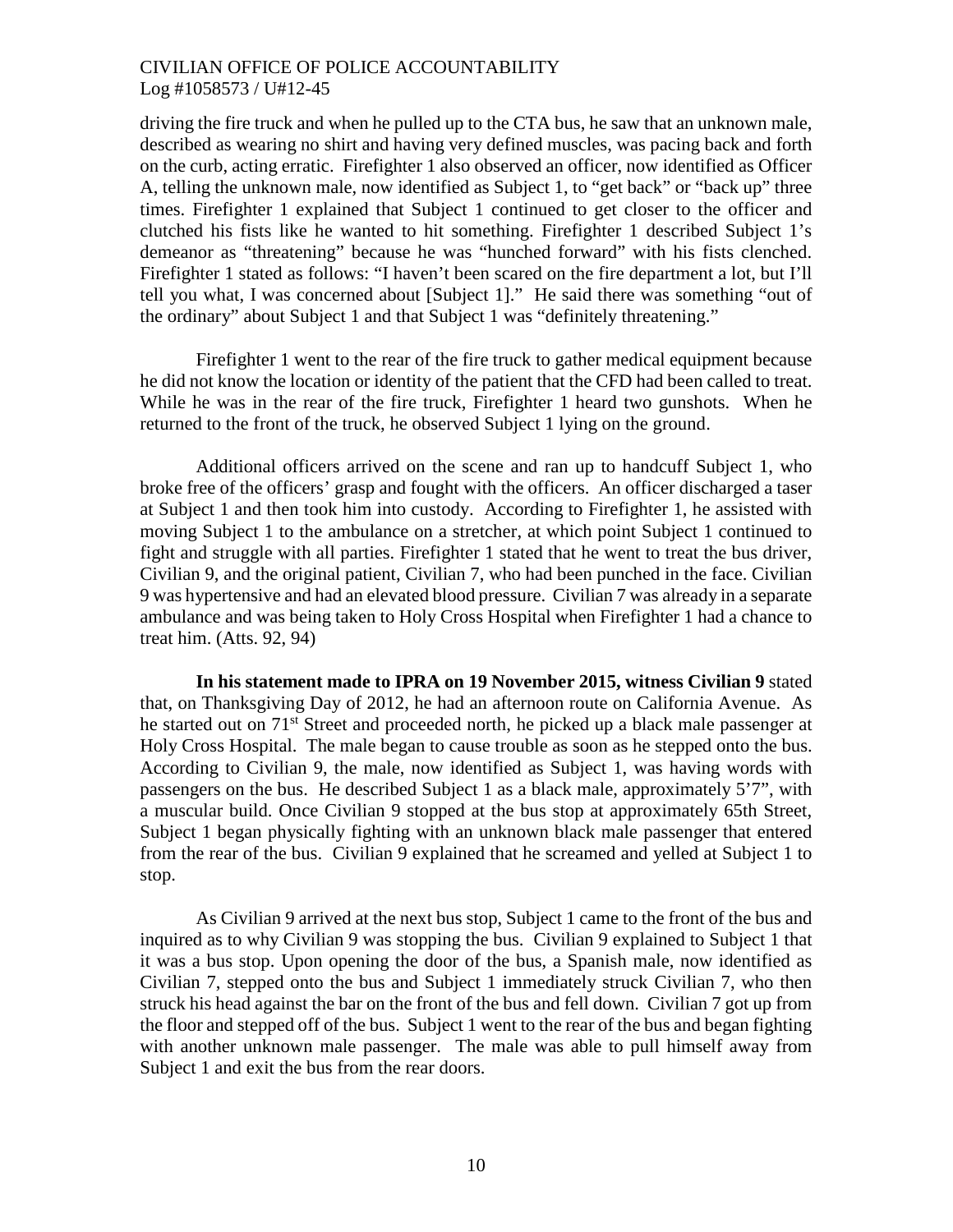According to Civilian 9, Subject 1 took his coat and shirt off and stated, "This is my motherfuckerin' [sic] bus" and, "Get this bus going." Civilian 9 said that he told Subject 1 that the bus had broken down. Civilian 9 called the police and hit his panic button. Meanwhile, a 14 or 15-year-old girl and her mother were walking past the bus. Subject 1 exited the bus, grabbed the young girl, and pulled her onto the bus. The mother of the unknown girl and Civilian 7 jumped onto the bus and pulled the girl from Subject 1's grasp. Afterward, Subject 1 grabbed Civilian 9 and tried to pull him out of his seat. Civilian 9 said that he told Subject 1, "I'm just an old man, you don't wanna fight with me."

The Fire Department arrived and a police car arrived on the scene shortly thereafter. The fire truck pulled across in front of the bus and the police car pulled in between the fire truck and bus. Subject 1 appeared aggravated and aggressive. He had his fists balled up as he exited the bus and confronted the police officer, now identified as Officer A. Officer A exited his vehicle with his gun drawn and told Subject 1 to sit down and calm down and that they would "straighten this out." Civilian 9 explained that in the interim of Subject 1 exiting the bus, Civilian 9 closed the doors to the bus. Subject 1 approached the closed bus door and started beating on the doors. He then "confronted" Officer A again, and Officer A repeated himself to Subject 1.

As described by Civilian 9, Subject 1 was initially 4-5 feet away from Officer A. Officer A had his weapon drawn but at his waist level. Subject 1 rushed at Officer A and when Subject 1 came within 1.5 feet of Officer A, Officer A fired two shots at Subject 1. Subject 1 fell to the ground and Civilian 9 observed blood on the ground. An additional officer who had arrived attempted to handcuff Subject 1, but Subject 1 refused, and another police officer used a stun gun on Subject 1. Civilian 9 said that he observed the wires on Subject 1.

According to Civilian 9, the fire department personnel came on the bus to treat him. Civilian 9 had his blood pressure taken and fire department personnel instructed him to "calm down" or he was going to stroke out, because he had a blood pressure of 200 and something. Civilian 9 was placed in an ambulance with Civilian 7 and taken to Holy Cross Hospital for treatment. (Atts. 129, 131)

**In his statement made to IPRA on 22 November 2012, Officer B** stated that he was with his partner, Officer C, when they heard a call about a disturbance on a bus and a bus alarm. Officer C and Officer B parked behind the CTA bus. Officer B stated that, once at the scene, he saw Subject 1, who seemed out of control. According to Officer B, after he got out of the car, Officer C told him to draw his weapon. Officer B explained that he observed Subject 1 "pursuing" Officer A or "lunging toward him in a really aggressive manner" and observed Officer A giving Subject 1 verbal commands to stop and backing away from Subject 1. Officer B further explained that Officer A shot at Subject 1 twice when Subject 1 lunged at him again. According to Officer B, he and his partner Officer C went over to handcuff Subject 1. Officer B managed to get the right handcuff on Subject 1; however, Subject 1 started moving again and was "getting agitated" and swinging his arms. Officer B stated that his partner was yelling for somebody with a Taser. Officer B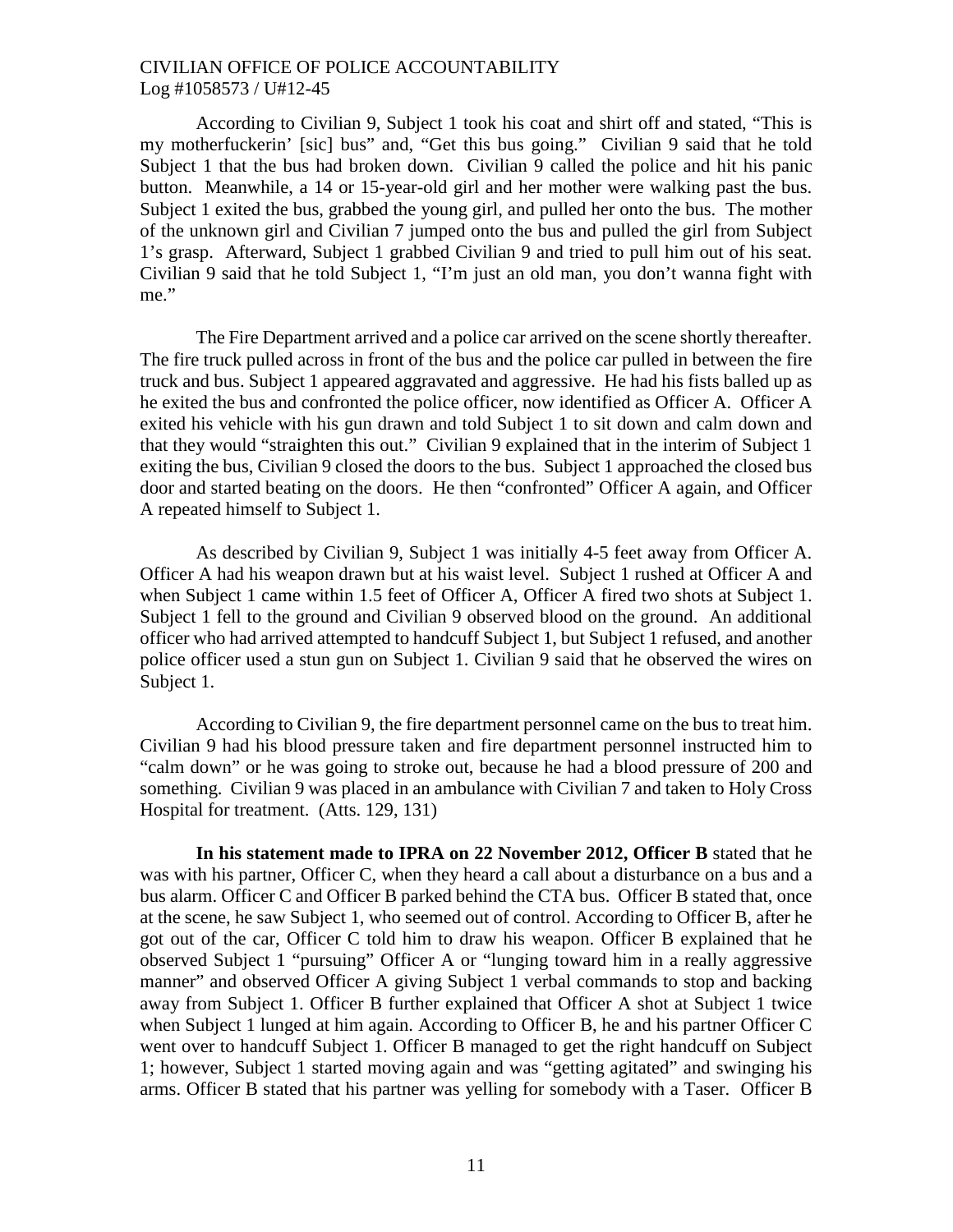looked around and observed that Officer D had a Taser. Officer D discharged a Taser at Subject 1. Officer B believed the Taser was deployed twice before Subject 1 was in the second handcuff. He described Subject 1 as continuing to fight as he was being strapped to a backboard and placed in the ambulance. (Atts. 66, 72)

**In his statement made to IPRA on 22 November 2012, Officer C** stated that he was with his partner, Officer B, when they received a radio call about service on a bus and an alarm. Officer C stated that, upon arrival to the scene, he saw a bus, a police car in front of the bus, and a fire truck. He further stated that he then observed Officer A with his weapon drawn. Officer C explained that he and his partner, Officer B, drew their weapons and approached Officer A. Officer C stated that he saw a man, now identified as Subject 1, going on and off the bus and then lunging at Officer A as Officer A backed up. Officer C stated that when Subject 1 lunged at Officer A for the third time, Officer A shot Subject 1 twice. Officer C stated that Subject 1 fell down, tried to get up again, and told Officer C, "shoot me, shoot me, go 'head shoot me." Subject 1 refused Officer C's commands and started coming toward Officer C, and Officer C backed away. Eventually, Subject 1 went back to the ground again on his knees. Officer C and Officer B tried to place handcuffs on Subject 1. After Officer B placed the first handcuff on Subject 1, Officer C tried to grab Subject 1's other hand but Subject 1 continued to act combative. Officer C started to lose grip of Subject 1's wrist, and Subject 1 began to get up and was almost lifting Officer C up. Officer C released Subject 1 and stepped backwards. Officer C called for another officer for a Taser. Officer D approached and discharged his Taser at Subject 1. Afterward, Subject 1 became combative again. Officer C did not recall how many times Subject 1 was tasered. Eventually, two to four officers were able to grab Subject 1's other hand and handcuff him from the front. According to Officer C, Subject 1 was still combative as the paramedics came over and Subject 1 was being loaded into the ambulance. Subject 1 was wheeled away, escorted by Officer D and two other officers. At that point, the taser prong was still on Subject 1. (Atts. 57-58)

**In his statement made to IPRA on 23 November 2012, Officer A** stated that he is an Evidence Technician (ET) assigned to process crime scenes and that he has been with the Department since 1999. On the date in question, Officer A related that he was working alone, in full duty status. He was dressed in his full ET uniform, which bore his embroidered star on the upper left chest and his embroidered name tag on the upper right chest. Officer A was driving in a marked Crown Victoria vehicle, with his handcuffs, duty weapon and OC Spray. Officer A further stated that he was working Unit 4 and had a Beat of XXXX, coming from an assignment on 44th and Fairfield. Officer A explained that he was familiar with the area because he worked in the  $8<sup>th</sup>$  District for 5 years after he had completed his probationary police training at the Chicago Police Training Academy.

According to Officer A, he was driving to an assignment by way of California Avenue when he noticed a Chicago Fire Department truck with its lights on at approximately 63rd Street and California Avenue. He also noticed a female citizen flailing her arms in an attempt to get Officer A's attention. Officer A stopped to speak with the unknown female, who informed him that someone on a bus was "beating everybody."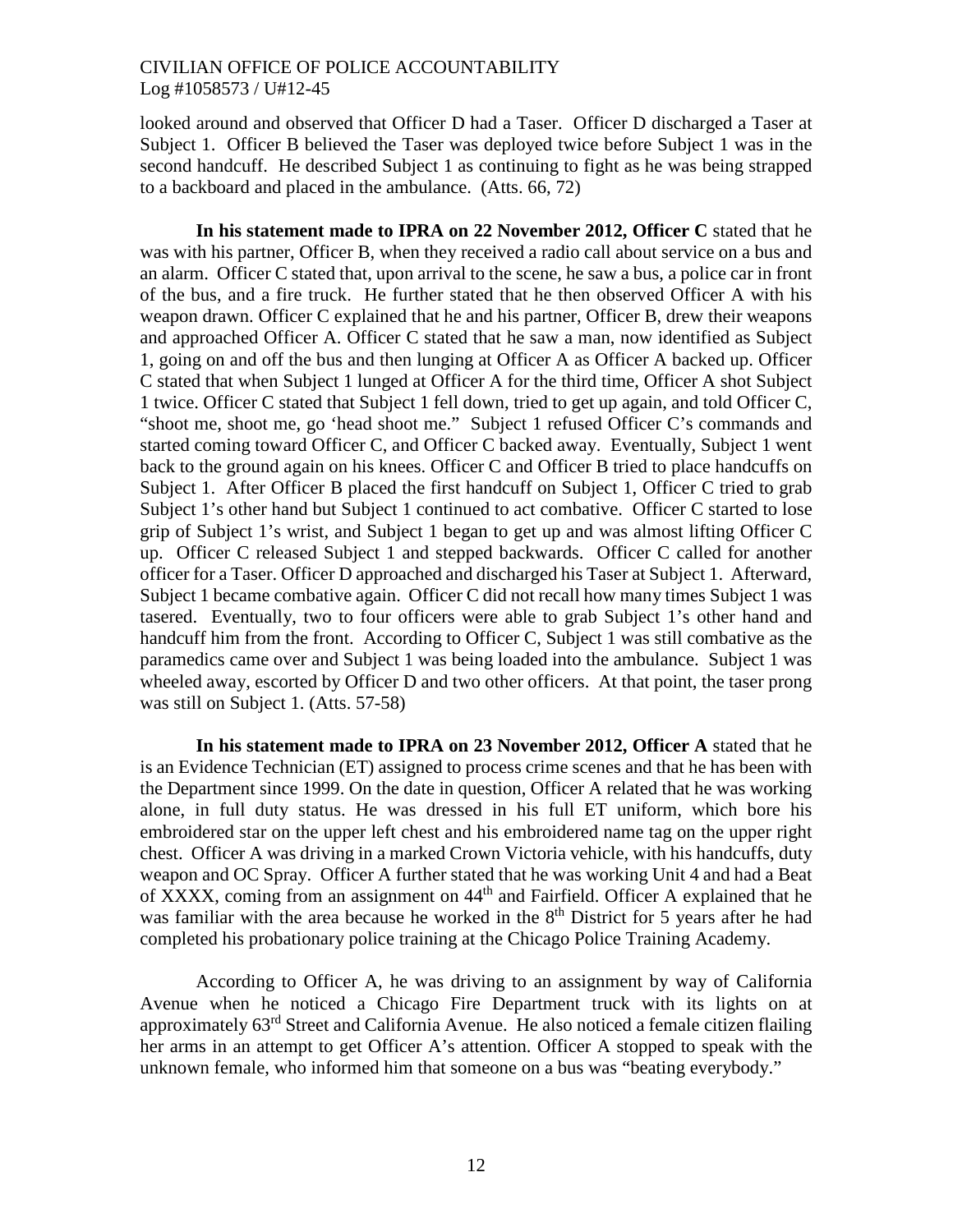Officer A parked his car just past 63rd Street and California Avenue, in a slanted direction in front of and less than 10 feet from the bus. Officer A looked over and observed a shirtless, heavyset, muscular man, now identified as Subject 1. Subject 1 was standing on the bus and leaning over the bus driver, who has now been identified as Civilian 9. At this time, Officer A did not know if Subject 1 was beating Civilian 9 or not. However, he explained that he had "that information from" the civilian "that people were getting beat up on the bus." He later stated he believed Subject 1 was beating Civilian 9, and that Civilian 9 appeared "distraught."

Before exiting his vehicle, Officer A provided his location over his radio, requesting backup. He then proceeded to exit his vehicle; however, when he did so, Subject 1 rushed toward him. Officer A directed Subject 1 to "back off" and made a call to radio dispatch to report his situation was a "10-1" and emergency. Officer A at this point, Officer A knew there was something wrong with Subject 1 because he kept grunting and yelling, "I'll kill you," flexing his muscles like he was the "Hulk," and taking his fists in and out of his pockets.

Officer A explained that Subject 1 charged at Officer A three times despite Officer A's repeated directives to Subject 1 to back off. On the third time that Subject 1 charged towards him, Officer A fired two rapid fire shots at Subject 1. Officer A stated that he "was in fear of [his] life at the time" and thought Subject 1 would disarm him. According to Officer A, he was standing approximately one to two feet away from Subject 1 at the time he shot. Officer A stated that after he fired the second shot, he observed blood splatter from Subject 1's chest and Subject 1 stumbled forward and fell to the ground.

Officer A said that after he called for a "10-1," he saw a squad car near the back of the bus. Officer A pointed to Subject 1 to signal to the officer that Subject 1 was the subject. Officer A did not recall what the officer did. He said that after he shot Subject 1, Subject 1 was still aggressive and fighting. Officer A believed "[t]here were probably two officers" who attempted to subdue Subject 1. The officers tried to turn Subject 1 on his belly, but he would not allow the officers to do so. Officer A said that more officers arrived on the scene and that, while Subject 1 was still on the ground, an officer discharged a Taser at Subject 1 because he was still fighting. A Taser was discharged at Subject 1 more than once. Eventually, officers were able to secure Subject 1 with handcuffs. Fire Department personnel and paramedics who were on the scene placed Subject 1 into an ambulance to be transported to the hospital.

Officer A said that he had no other option but to shoot his gun because if he had not fired his weapon, Subject 1 would have overpowered him, disarmed him, and put everyone on the scene at risk. (Atts. 64, 73)

**In his statement made to IPRA on 12 May 2017, Officer D** stated that he arrived to the scene after Officer A had already fired his weapon. When he arrived, Officer D observed numerous officers waving him over to Subject 1, who was lying on the ground. The officers were attempting to detain Subject 1 as Subject 1 flailed his arms and refused to be handcuffed. Officer D described Subject 1 as "very muscular." Officer D, who was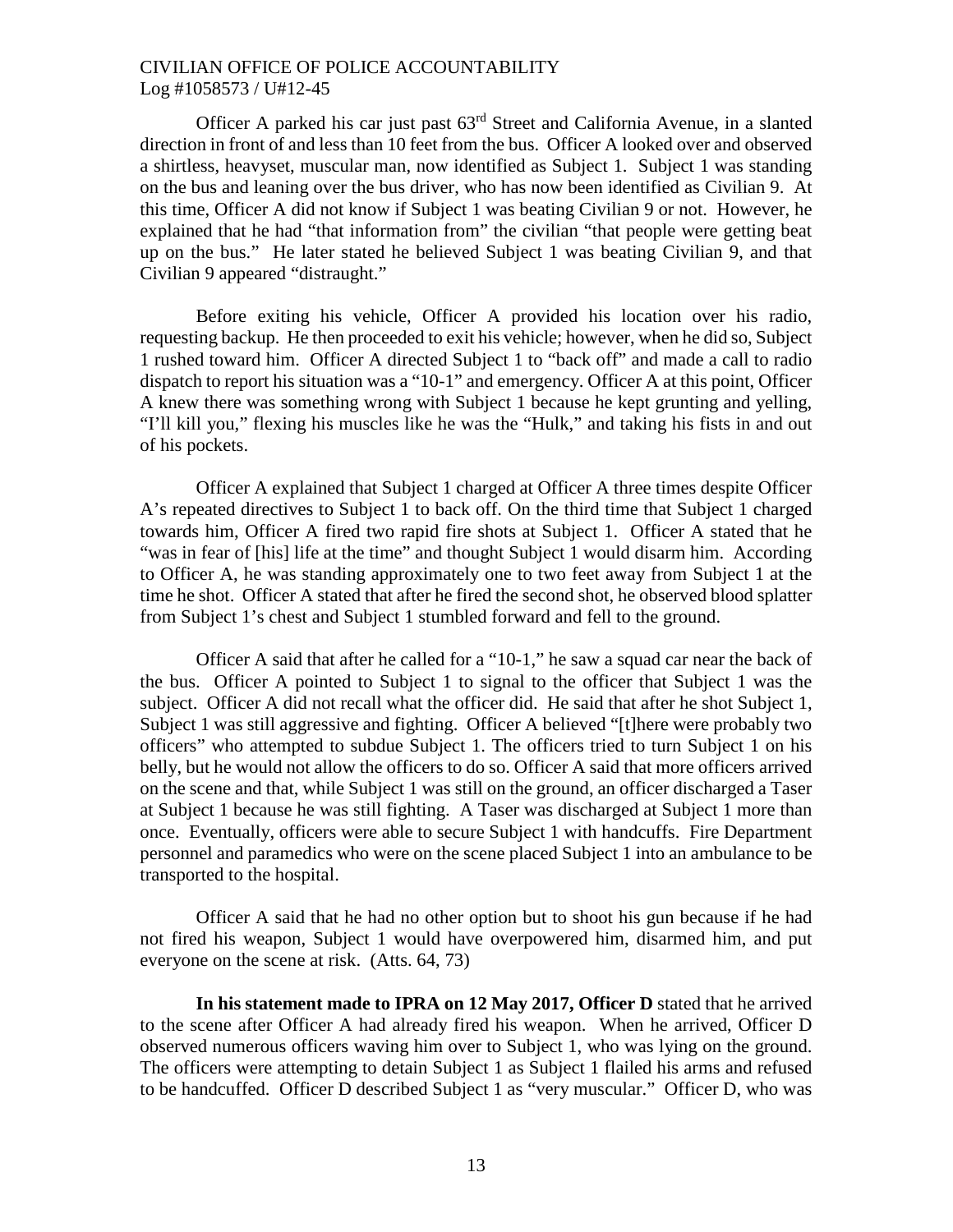a certified Taser officer on the date of the incident, assisted in detaining Subject 1 by deploying a Taser in Subject 1's direction. Before doing so, he gave verbal commands to Subject 1. To the best of his knowledge, Officer D recalled telling Subject 1 to stop resisting. When asked whether he gave Subject 1 verbal direction each time he used his Taser against Subject 1, Officer D stated that he gives verbal direction every time he deploys a Taser.

Officer D stated he would have to see a video to recall what Subject 1 was doing before he first deployed his Taser. Officer D stated that after he deployed the Taser in Subject 1's direction, Subject 1 remained combative, forcing Officer D to deploy the Taser a second time. Officer D did not recall how many times he discharged his Taser. He was shown the Taser download report and asked if he could tell how many times he discharged his Taser. Officer D explained that he did not create the report, he was not trained in how to interpret the report, and it would be speculation for him to state how many times he discharged the Taser. However, after reviewing the Taser download report further, Officer D said he believed the Taser was fired six times. To the best of his knowledge, he agreed that was accurate. He believed Subject 1 appeared to be under the influence of something based on the way that Subject 1 was acting. He noted that Subject 1 was not saying anything or responding to commands. He described it as being "difficult" to get Subject 1 under control.

Officer D stated that he had to use his Taser in the ambulance with Subject 1, although he could not recall how many times he discharged his Taser in the ambulance. He stated that for three officers to ride in an ambulance with a subject would mean the subject was "very, very combative." To the best of his knowledge, he believed Subject 1 was trying to break out of his handcuffs and lunge at paramedics while in the ambulance.

Officer D was shown the Currency Exchange video. At 14:03:57, Officer D could see himself on the scene. He did not recall whether, at that point, he had deployed his Taser yet. When asked whether the video depicted when he deployed his Taser, Officer D said it was "in that moment, somewhere," though he could not state with a degree of accuracy in what moment he deployed his Taser. Based on the angle of the camera, Officer D could not see himself in the video actually deploying his Taser at any point. (Att. 135).

**In her statement to IPRA on 12 May 2017, Officer G** stated that she recalled Subject 1 was heavy-set and difficult to handcuff. She recalled Officer D using his Taser, although she did not know why he used his Taser or how many times he did so. She said Subject 1 was not being cooperative. She could not recall whether verbal commands were being given to Subject 1. Officer G did not ride in the ambulance on the way to the hospital. (Att. 136).

During the administrative investigation, two **civil lawsuits** were found online for Subject 1. In these suits filed in 2014 and 2015, Subject 1 (plaintiff) sought punitive damages from the Chicago Police Department (defendant) for several allegations including excessive force and misconduct. Both cases were terminated, neither in favor the plaintiff. (Att. 137)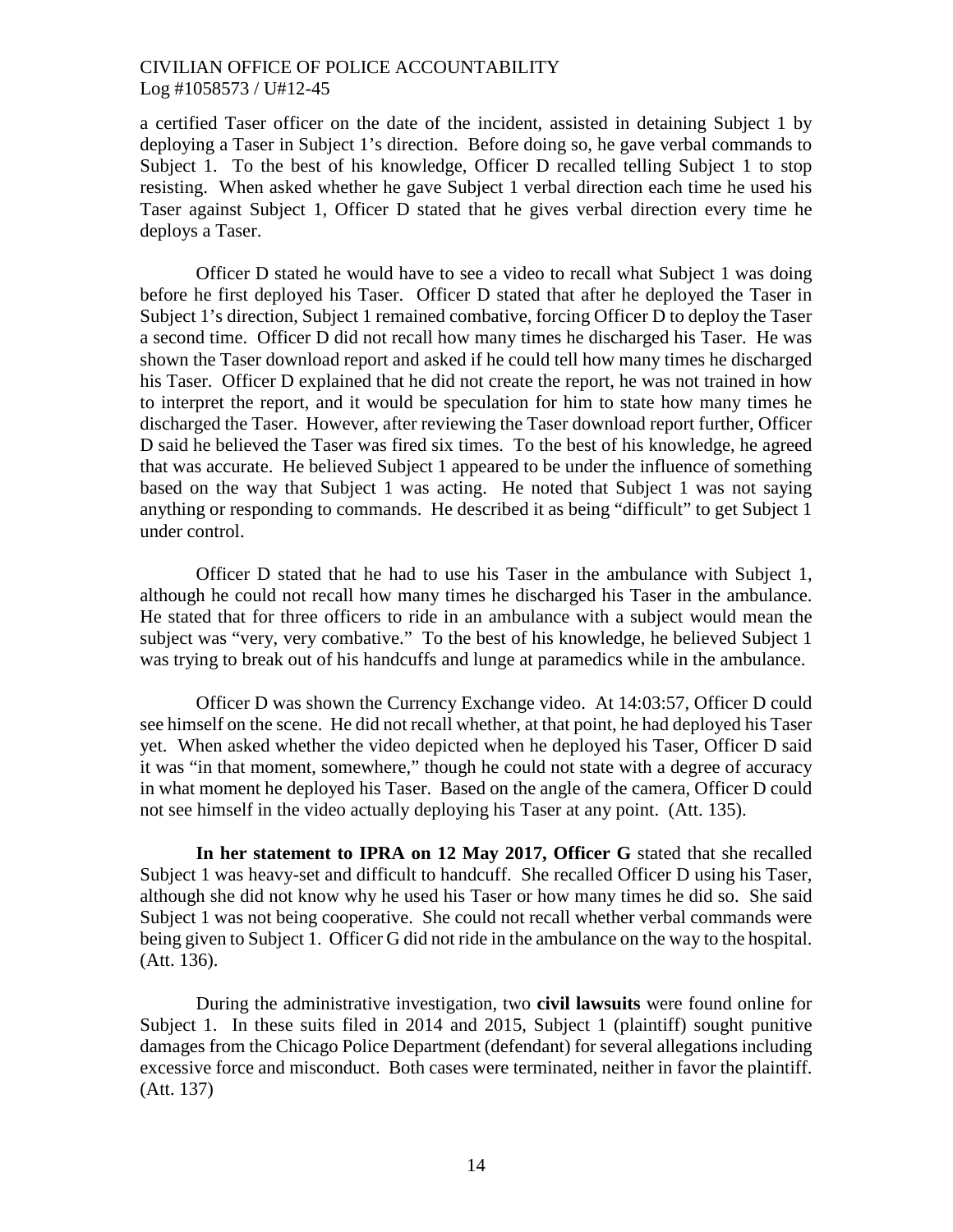# **CONCLUSION**

## I. OFFICER A'S USE OF DEADLY FORCE

### **Legal Standard**

The applicable Chicago Police Department order is General Order 03-02-03, II, which states as follows:

"A sworn member is justified in using force likely to cause death or great bodily harm only when he or she reasonably believes that such force is necessary:

- 1. to prevent death or great bodily harm to the sworn member or to another person, or
- 2. to prevent an arrest from being defeated by resistance or escape and the sworn member reasonably believes that the person to be arrested:
	- a. has committed or has attempted to commit a forcible felony which involves the infliction, threatened infliction, or threatened use of physical force likely to cause death or great bodily harm or;
	- b. is attempting to escape by use of deadly weapon or;
	- c. otherwise indicates that he or she will endanger human life or inflict great bodily harm unless arrested without delay."

In addition, the use of deadly force is codified under section 7-5 of the Criminal Code of 2012 (720 ILCS 5/7-5 (West 2012)). The pertinent part of that statue states that:

"[a] peace officer \*\*\* need not retreat or desist from efforts to make a lawful arrest because of resistance or threatened resistance to the arrest. He is justified in the use of any force which he reasonably believes to be necessary to effect the arrest and of any force which he reasonably believes to be necessary to defend himself or another from bodily harm while making the arrest. However, he is justified in using force likely to cause death or great bodily harm only when he reasonably believes that such force is necessary to prevent death or great bodily harm to himself or such other person." 720 ILCS 5/7-5 (West 2012).

Finally, an officer's use of deadly force is a seizure within the meaning of the Fourth Amendment and, therefore, must be reasonable. *Muhammed v. City of Chicago*, 316 F.3d 680, 683 (7th Cir. 2002). "The 'reasonableness' inquiry in an excessive force case is an objective one: the question is whether the officers' actions are 'objectively reasonable' in light of the facts and circumstances confronting them, without regard to their underlying intent or motivation." *Graham v. Connor,* 490 U.S. 386, 397 (1989); *see also Estate of Phillips v. City of Milwaukee,* 123 F.3d 586, 592 (7th Cir. 2003). The reasonableness calculation "must embody allowance for the fact that police officers are often forced to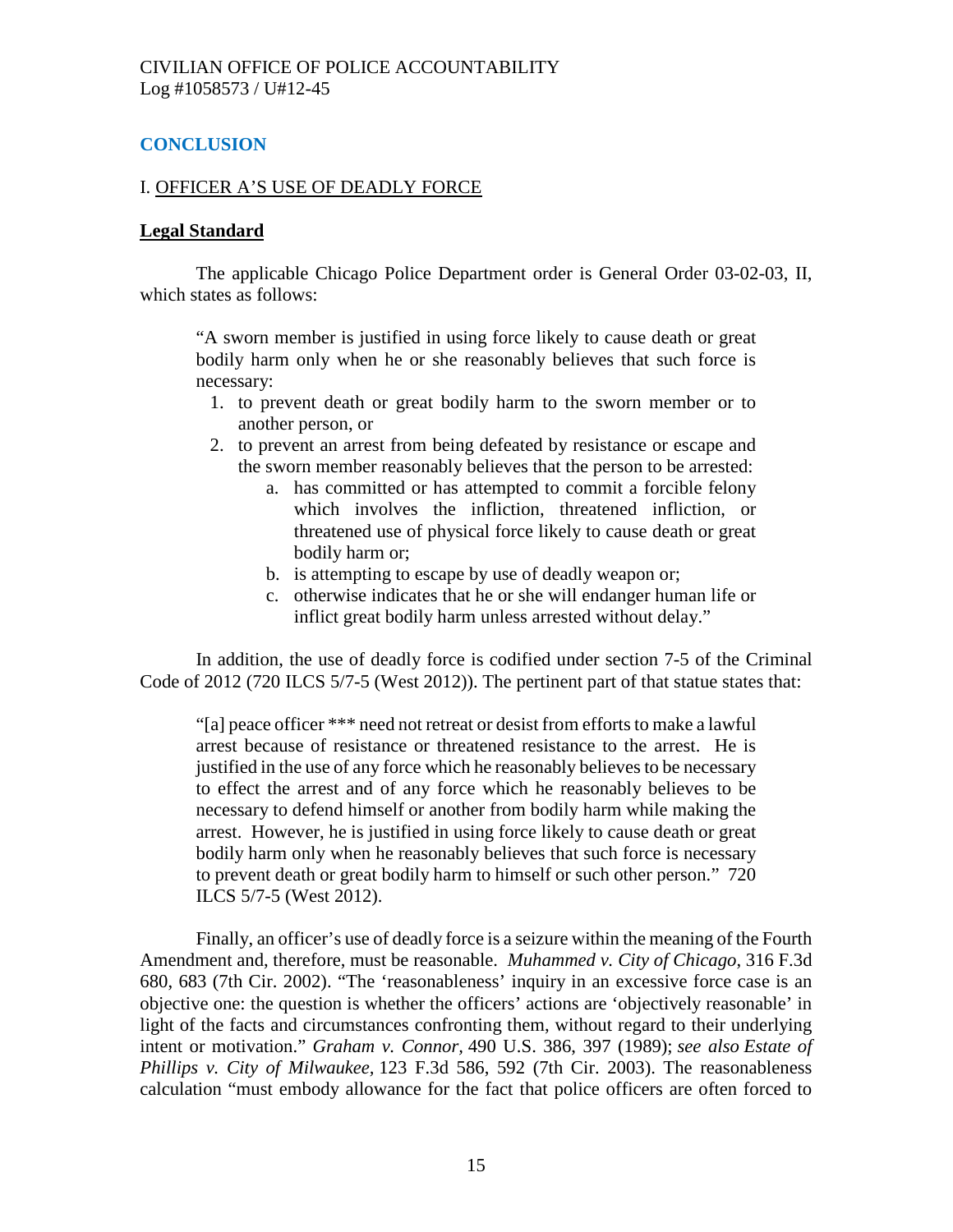make split-second judgments—in circumstances that are tense, uncertain, and rapidly evolving—about the amount of force that is necessary in a particular situation." *Graham, at* 396–97. Consequently, "'when an officer believes that a suspect's actions [place] him, his partner, or those in the immediate vicinity in imminent danger of death or serious bodily injury, the officer can reasonably exercise the use of deadly force.' " *Muhammed,* 316 F.3d at 683 (quoting *Sherrod v. Berry,* 856 F.2d 802, 805 (7th Cir.1988) (en banc) and omitting emphasis).

### **Analysis**

Based on the totality of the circumstances, Officer A's use of deadly force was objectively reasonable and therefore within policy as defined by General Order 03-02-03, II; the relevant Illinois state statute; and the Fourth Amendment. A preponderance of the evidence establishes that Officer A reasonably believed the use of deadly force was necessary to protect Officer A and others from death or great bodily harm, and Officer A's belief was objectively reasonable under the circumstances.

1. Subject 1 Charged at Officer A With Clenched Fists, Threatening to Kill Officer A, Despite Officer A's Instructions to Stop.

The undisputed evidence in this case establishes that in the moments before Officer A fired his weapon, Subject 1 charged at Officer A with his fists clenched, threatening to kill Officer A and ignoring Officer A's commands to desist.

Officer A described Subject 1 as rushing toward him and charging him three times, even though Officer A repeatedly directed Subject 1 to back away. Officer A further described Subject 1 as grunting, yelling "I'll kill you," flexing his muscles like he was the "Hulk," and taking his fists in and out of his pockets.

Ample evidence corroborates Officer A's description of Subject 1's actions and Officer A's response. Officer C and Officer B observed Subject 1 lunging toward Officer A. Witness Civilian 4 observed Subject 1 moving quickly toward Officer A, as if he was charging Officer A, and raising his arm in order to punch Officer A. He also heard Officer A screaming at Subject 1 to stop. Witness Civilian 7 observed Subject 1 run toward Officer A with his fists raised. Witness Civilian 6 observed Subject 1 charging at Officer A instead of responding to Officer A's verbal commands. CTA bus driver Civilian 9 described Subject 1 as confronting Officer A, with his fists balled up, and rushing at Officer A. Civilian 9 said Subject 1 came within approximately 1.5 feet of Officer A. CFD firefighter Firefighter 1 observed Subject 1 continuing to move closer to Officer A, with his fists clutched like he wanted to hit something, despite Officer A's instruction to Subject 1 to "get back" or "back up."

The video recordings also corroborate Officer A's version of events. Specifically, in Clip 1 of the Currency Exchange videos, Subject 1 can be seen charging at Officer A as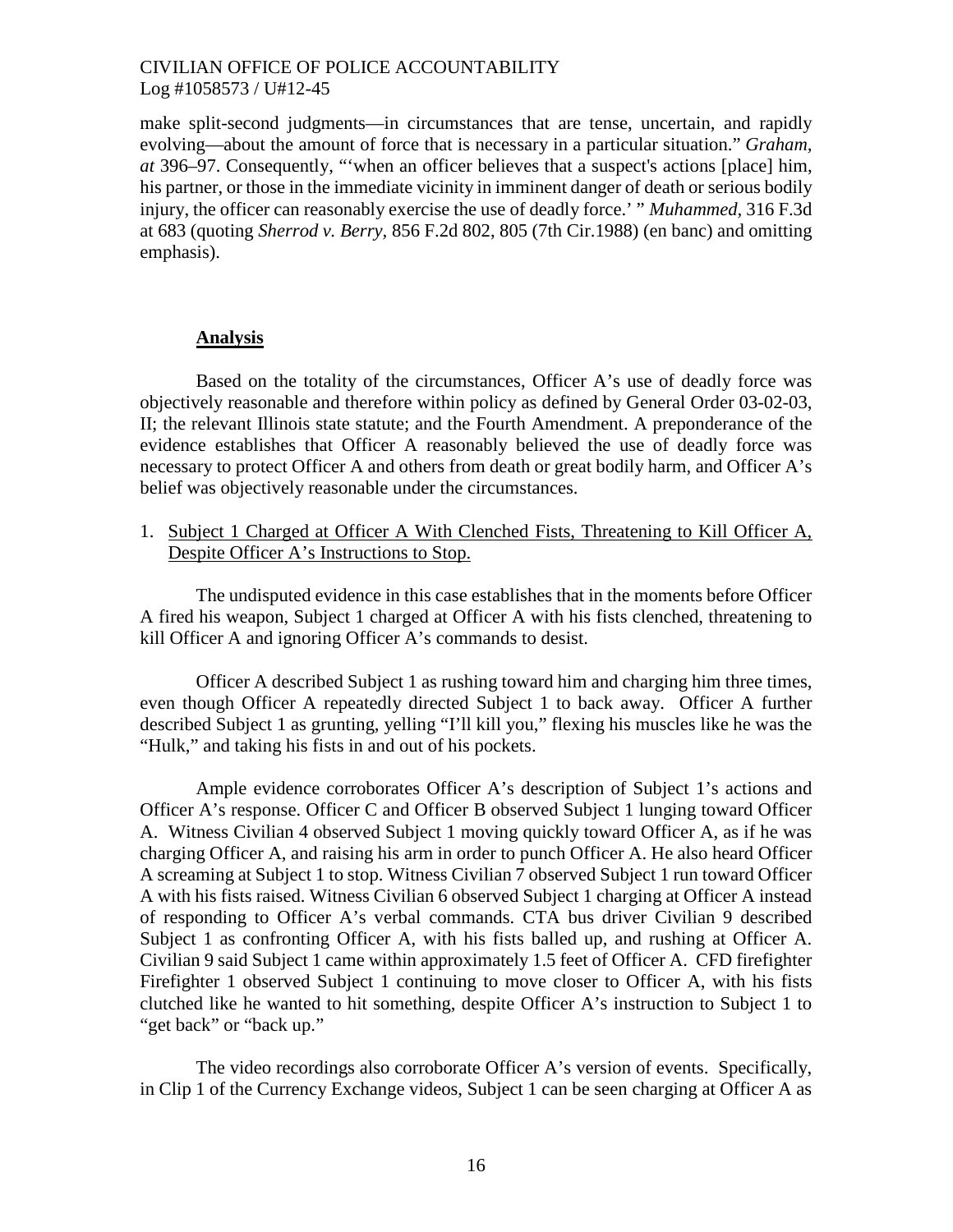Officer A backs away, and Officer A can be seen firing at Subject 1 as Subject 1 closes the distance between Officer A and Subject 1. Although Clip 1 only shows Subject 1 charging one time at Officer A, Subject 1 is off camera at the beginning of Clip 1. Clip 2, and a clip from inside the Currency Exchange, show Subject 1 approaching Officer A's direction and circling back twice before Subject 1's final lunge toward Officer A. Accordingly, the video clips lend support to Officer A's and the other witnesses' statements that Subject 1 lunged toward Officer A three times. Most notably, Clip 1 of the Currency Exchange footage clearly shows that Subject 1 was charging toward Officer A in the moments before Officer A fired his weapon.

In sum, the evidence clearly establishes that Subject 1 lunged toward Officer A with his fists clenched and threatened to kill Officer A, even though Officer A repeatedly instructed Subject 1 to stop doing so.

### 2. Officer A also believed that he saw Subject 1 beating Civilian 9, and Officer A knew, based on a citizen's report, that Subject 1 had been attacking people on the bus.

In addition to observing Subject 1 lunge toward him in a threatening manner, Officer A was also told by a citizen that Subject 1 was attacking people on the CTA bus, and his observations when he arrived on scene confirmed the information he received that Subject 1 was acting violently.

Officer A told IPRA that as he approached the scene, a female citizen approached Officer A, "flailing" her hands and telling Officer A that somebody on the bus was "beating everybody." When Officer A arrived on scene, the CTA bus was stopped by the bus stop, and Officer A saw Subject 1, shirtless, standing over the bus driver. The bus driver appeared "distraught," and Officer A believed Subject 1 was beating the bus driver. He explained that although he could not tell if Subject 1 was beating the bus driver or not, he had "that information" from the civilian that "people were getting beat up on the bus."

Thus, when Officer A arrived on scene, he possessed information that Subject 1 was beating people, and his observations of Subject 1's behavior toward Civilian 9 confirmed any suspicion he had that Subject 1 was acting violently toward citizens.

## 3. An objectively reasonable officer in Officer A's position would believe the use of deadly force was necessary to prevent death or great bodily harm to himself or others.

Based on the totality of the circumstances, a reasonable officer in Officer A's position would have believed the use of deadly force was necessary to prevent death or great bodily harm to himself or others. Officer A told IPRA he believed that if he did not fire his gun, Subject 1 would have overpowered him, disarmed him, and put everyone on the scene at risk. Based on Subject 1's actions of repeatedly lunging at Officer A and refusing to comply with Officer A's instructions, the proximity between Subject 1 and Officer A, Subject 1's size and demeanor, the information Officer A received that Subject 1 was beating people on the bus, and his observation of what appeared to be Subject 1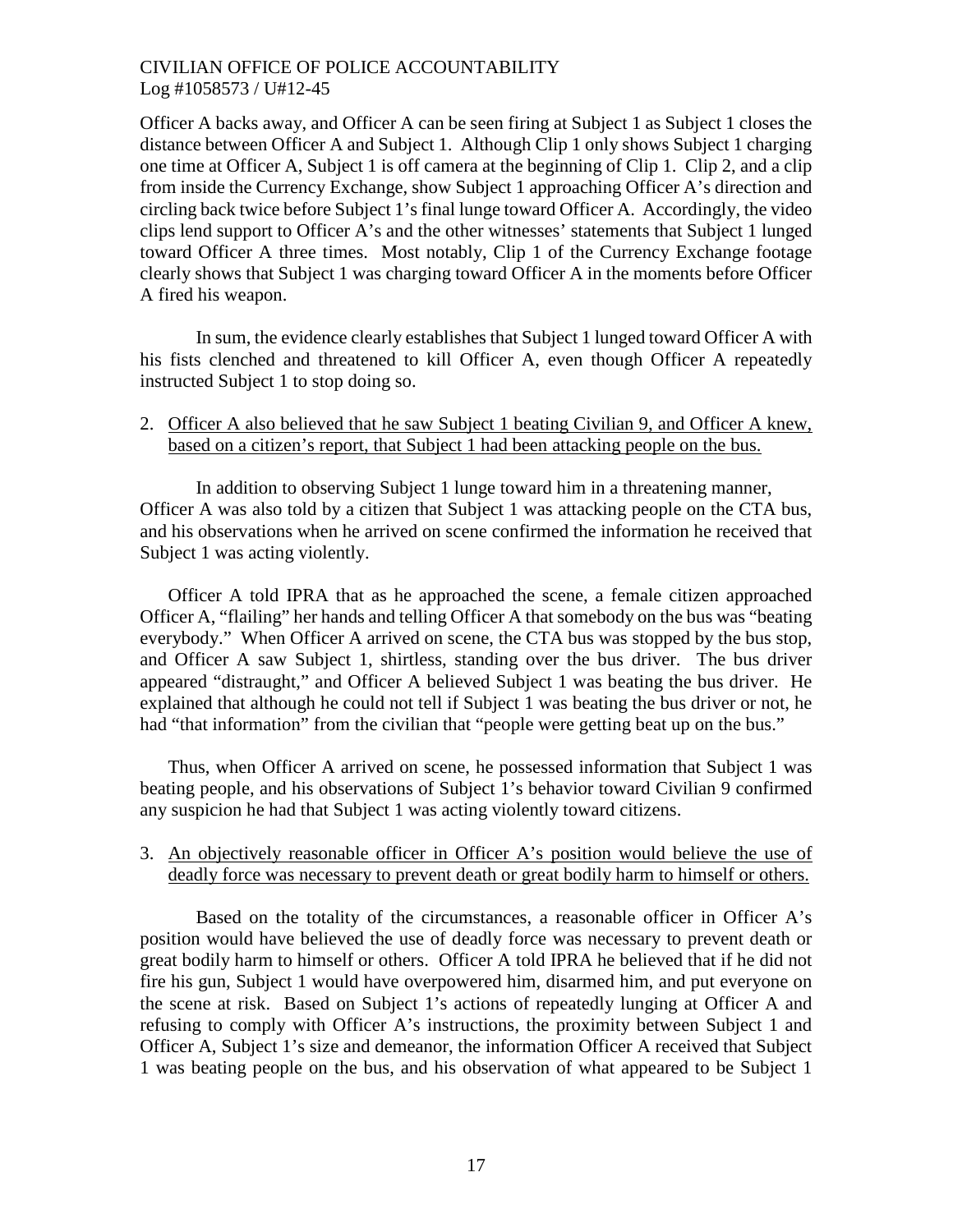attacking Civilian 9, it was objectively reasonable for Officer A to believe that Subject 1 would overpower him and use Officer A's weapon against Officer A or others on the scene.

Officer A was working alone when he was flagged down by a citizen who told him that a person on the bus was beating people up. Thus, Officer A arrived on the scene without a partner, equipped with information suggesting that Subject 1 was aggressive and was not afraid to hurt others. Further, he arrived to a chaotic scene, with a CTA bus pulled over and a CFD truck with its lights on. Officer A observed Subject 1 standing over Civilian 9, who looked "distraught." Officer A believed that Subject 1 was beating Civilian 9. As soon as Officer A exited his car, Subject 1 rushed toward him. Subject 1 then repeatedly refused to comply with Officer A's verbal commands, instead lunging at Officer A while threatening Officer A and clenching his fists. According to Officer A, when he ultimately fired, Subject 1 was within two feet. Civilian 9 said that Subject 1 was within one and a half feet of Officer A when Officer A shot. Bystanders were also nearby when Officer A shot Subject 1.

The video evidence and the officers' and witnesses' statements further establish that Subject 1 was a heavyset and muscular man and that he was acting erratically. Officer A described Subject 1 as flexing his muscles like he was "the Hulk." Notably, Firefighter 1, a CFD firefighter, said he had not been scared often while with the fire department, but he was concerned about Subject 1. He explained there was something "out of the ordinary" about Subject 1 and Subject 1 was "definitely threatening." The Original Case Incident Report indicated Subject 1 weighed 200 pounds.

It was objectively reasonable, given Subject 1's size, his threatening and erratic behavior, his lunge toward Officer A, his refusal to listen to Officer A's commands, and his violence towards multiple passengers on the CTA bus, for Officer A to believe that Subject 1 would overpower him, disarm him, and use his weapon against Officer A and others on the scene. We note that Officer A was not equipped with a Taser or baton that he could have used against Subject 1. But, even if he had been, Officer A said he feared that Subject 1 would overpower him, and he could have reasonably believed that a Taser or baton would not have been enough to prevent Subject 1 from overpowering him. Further, the Fourth Amendment does not require an officer to "use the least or even a less deadly alternative so long as the use of deadly force is reasonable under *Garner v. Tennessee* and *Graham v. Connor*." *Plakas v. Drinski*, 19 F.3d 1143, 1149 (1994). A reasonable officer in Officer A's position would have believed the use of deadly force was necessary to prevent Subject 1 from harming himself or others. Accordingly, Officer A's use of deadly force was WITHIN POLICY.

### II. OFFICER D'S USE OF A TASER

### **Legal Standard**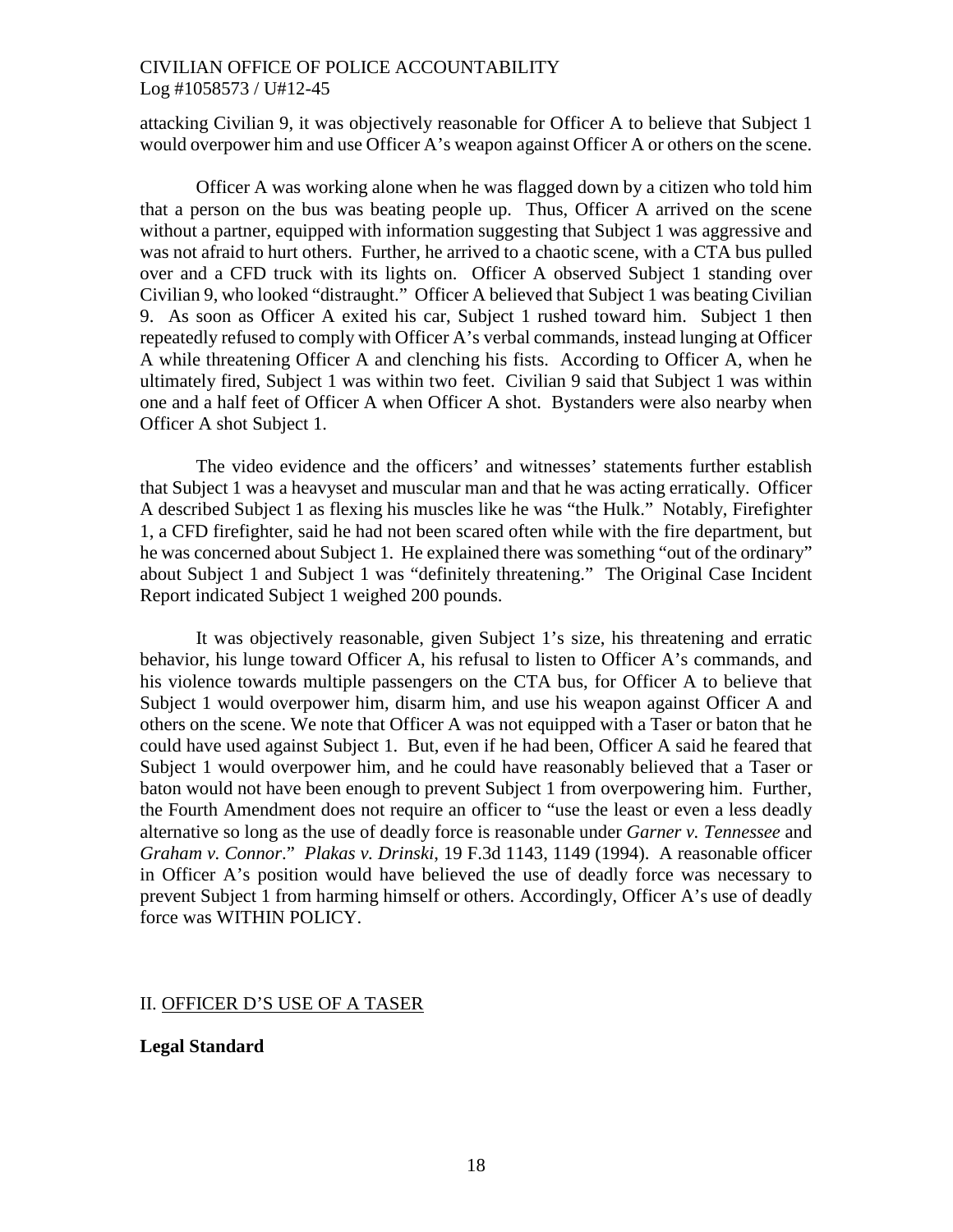Pursuant to CPD General Order 03-02, III, department members shall "use an amount of force reasonably necessary based on the totality of the circumstances to perform a lawful task, effect an arrest, overcome resistance, control a subject, or protect themselves or others from injury." Similarly, CPD General Order 03-02, II, and section 7-5 of the Criminal Code of 2012 (720 ILCS 5/7-5 (West 2012)), provide that a police officer is justified in the use of any force which he reasonably believes to be necessary to effect the arrest and of any force which he reasonably believes to be necessary to defend himself or another from bodily harm while making an arrest.

The central inquiry in every use of force is whether the amount of force used by an officer is objectively reasonable in light of the particular circumstances faced by the officer. G.O. 03-02, III; *Graham*, 490 U.S. at 397. In assessing the reasonableness of a particular use of force, we consider such factors as the severity of the crime at issue, whether the subject poses an immediate threat to the safety or officers or others, and whether the subject is actively resisting arrest or attempting to evade arrest by flight. G.O. 03-02, III; *Graham*, 490 U.S. at 396. We judge the reasonableness of an officer's use of force under the totality of the circumstances, viewed from the perspective of a reasonable officer on the scene. G.O. 03-02, III; *Graham*, 490 U.S. at 396.

CPD General Order 03-02-02 categorizes the force options that are available to a police officer based on the type of subject with whom the officer is interacting. One type of subject is an "active resister," who is defined under General Order 03-02-02, III, as "a person whose actions attempt to create distance between that person and the member's reach with the intent to avoid physical control and/or defeat the arrest. This type of resistance includes gestures ranging from evasive movement of the arm, through flailing arms, to full flight by running." Under General Order 03-02-02, III, permissible use of force against an "active resister" includes the use of a Taser. Courts, too, have generally held "that the use of a taser against an actively resisting suspect either does not violate clearly established law or is constitutionally reasonable." *Abbott v. Sangamon County*, 705 F.3d 706, 727 (2013).

#### **ANALYSIS AND CONCLUSION**

Based on the totality of the circumstances, Officer D's use of a Taser in this case was objectively reasonable and within policy as defined by General Order 03-02, II through III; General Order 03-02-02, III; the relevant Illinois statute; and the Fourth Amendment.

The Taser deployment data sheet indicates that Officer D discharged his Taser six times. According to the data sheet, three Taser charges were administered within one minute of each other. Four minutes then passed before another Taser charge was administered. This gap in time between the first three Taser charges and the second three Taser charges suggests that Officer D administered the first three Taser discharges while on the scene and the second three Taser discharges while inside the ambulance.<sup>[8](#page-18-0)</sup> The

<span id="page-18-0"></span><sup>&</sup>lt;sup>8</sup> We note that the Taser deployment data sheet indicates the first Taser discharge occurred at  $4:12:09$  p.m., and the last discharge occurred at 4:18:07 p.m. However, the video evidence indicates that Officer B and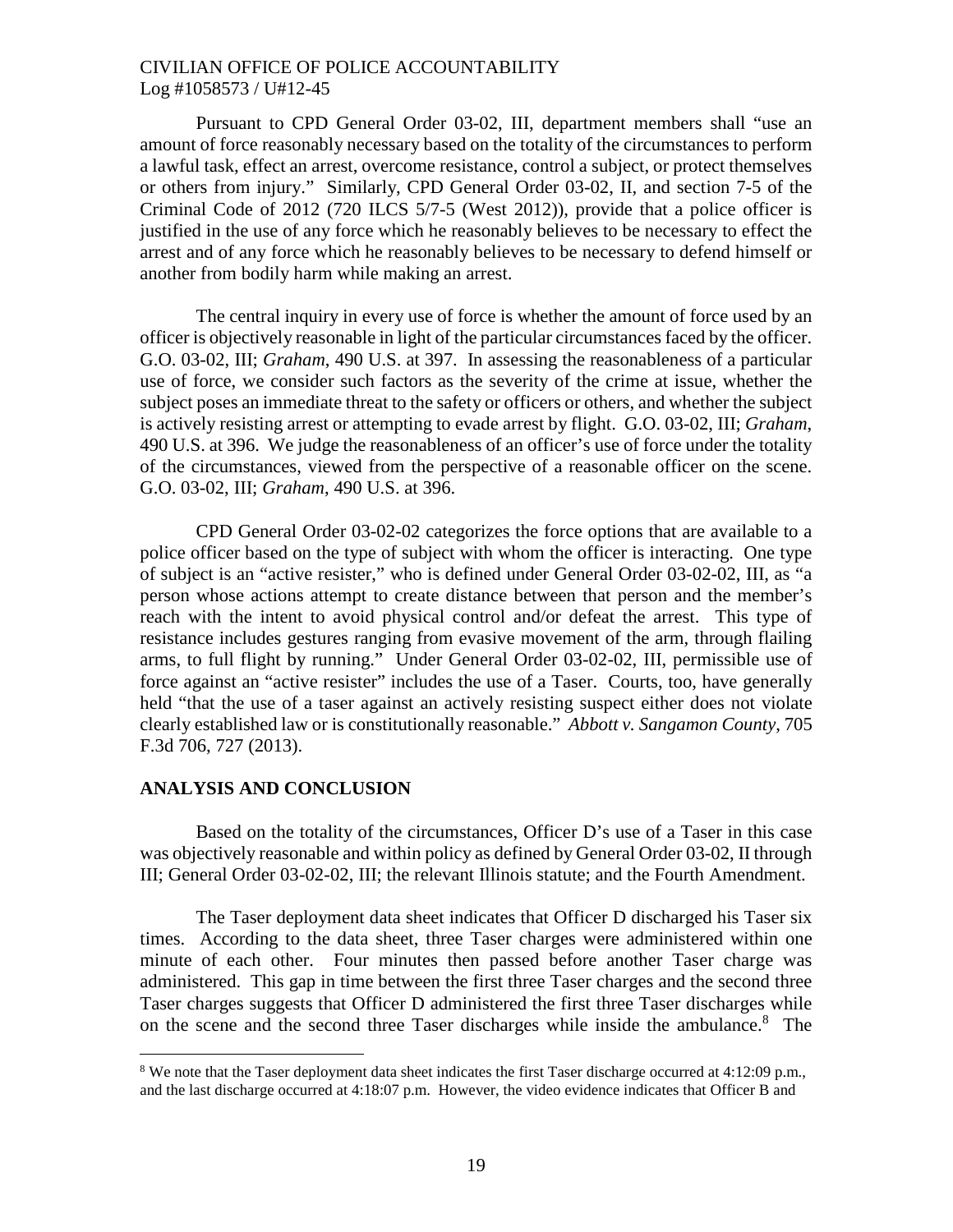Original Case Incident Report likewise indicates Officer D discharged his Taser three times during Subject 1's transport to Christ Hospital. Accordingly, a preponderance of the evidence establishes that Officer D administered three Taser discharges while on the scene and three Taser discharges while in the ambulance.

An abundance of evidence establishes that Subject 1 was avoiding physical control and resisting arrest while on scene. Numerous witnesses, including Officer A, Officer B, Officer C, Civilian 4, and Civilian 9, described Subject 1 as resisting Officer B's and Officer C's attempts to handcuff Subject1[.](#page-19-0)<sup>9</sup> CFD firefighter Firefighter 1 stated that Subject 1 had broken free from the officers' attempts to handcuff him and was fighting with the officers before Officer D discharged his Taser. The CFD report indicated that Subject 1 lunged at the CPD officers before he was tasered and that he was "combative" before the second Taser discharge was administered. In sum, the evidence clearly shows Subject 1 was actively resisting physical control and arrest on scene when Officer D administered his initial Taser discharges. Accordingly, Subject 1 was an active resister, and Officer D use of a Taser while on the scene was WITHIN POLICY. See General Order 03-02-02, III; see also, *e.g.*, *Clarett v. Roberts*, 657 F.3d 664, 674 (2011) (affirming the jury's verdict in favor of the defense, despite the plaintiff's contention that the officer used excessive force when he deployed his Taser three times, where the officer testified the plaintiff was blocking a bedroom and kicking and flailing at the officer and continuing her behavior when the officer tried to arrest her, and other officers testified similarly).

Officer D administered the rest of his Taser discharges while inside of the ambulance with Subject 1. Again, the undisputed evidence establishes that Subject 1 was continuing to actively avoid physical control and/or resist arrest while he was inside the ambulance. The Original Case Incident Report indicated Subject 1 repeatedly attempted to escape the ambulance and fight with the paramedics, and Officer D tasered Subject 1 three times so that paramedics could strap Subject 1 to a medical board. The CFD Ambulance report indicated Subject 1 continued lunging at the paramedics as they attempted to initiate patient care. The report described Subject 1 as "very combative." In their statements to IPRA, Paramedic 1 and Paramedic 2 likewise described Subject 1 as combative. Paramedic 1 said that even though Subject 1 was secured on a stretcher, he continued to swing his fists. Paramedic 2 said that he was unable to treat Subject 1 because Subject 1 was uncooperative and flailed his arms. In fact, according to the Original Case Incident Report, Subject 1 was so combative that the paramedics contacted Christ Hospital to ensure that security personnel would be awaiting their arrival.

All of the foregoing evidence indicates that Subject 1 was actively avoiding physical control and/or resisting arrest while inside of the ambulance. There is no evidence to suggest that Officer D discharged his Taser at any point when Subject 1 was no longer resisting physical control. A preponderance of the evidence thus establishes that Subject

Officer C were attempting to place Subject 1 in handcuffs before 4:12:09 p.m., and numerous witnesses stated that Subject 1 was tasered at least once while Officer B and Officer C were attempting to place Subject 1 in handcuffs. Accordingly, the time stamps on the Taser deployment data sheet appear to be slightly inaccurate.

<span id="page-19-0"></span><sup>9</sup> Civilian 9 described the Taser as a "stun gun."